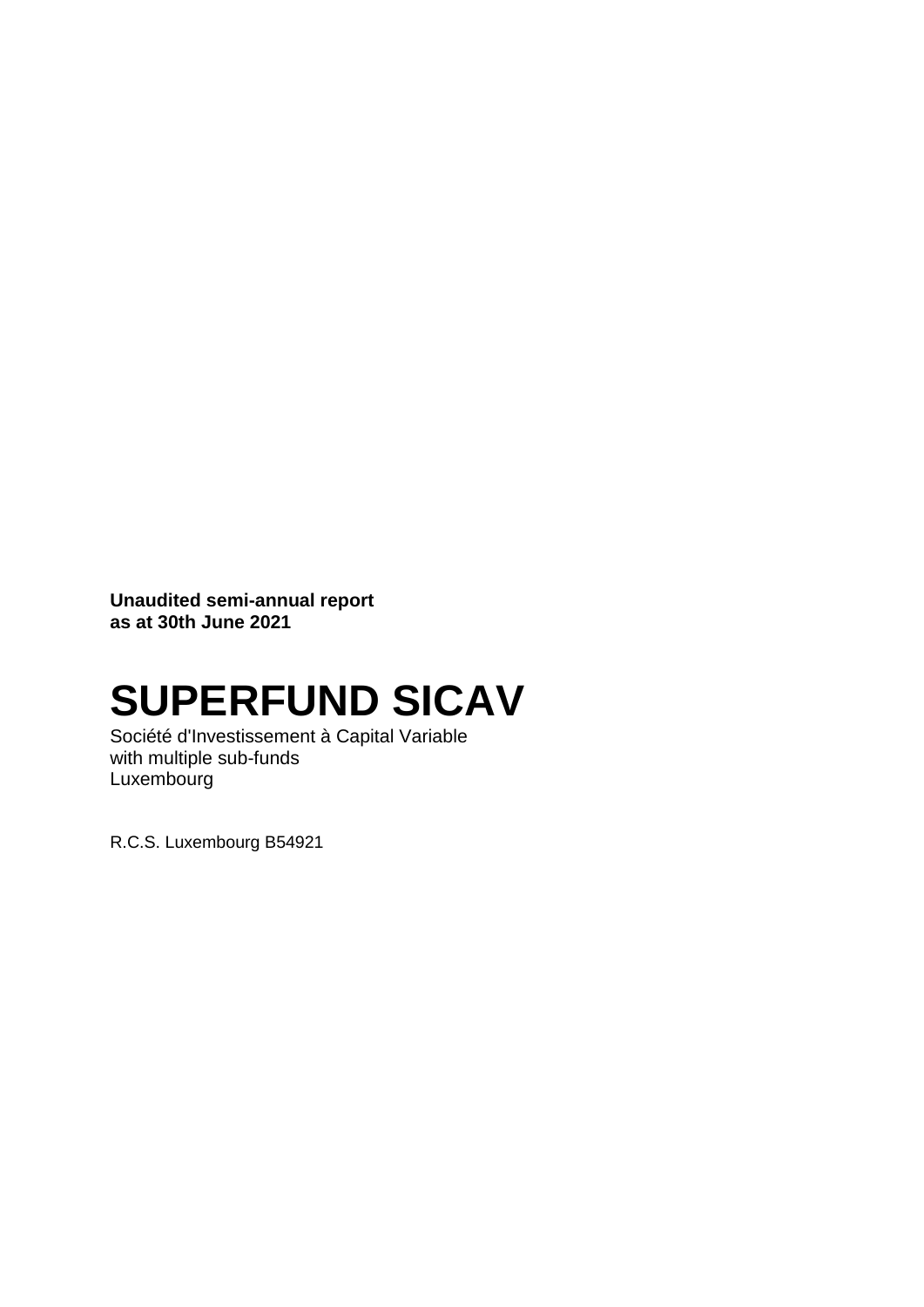No subscription can be received on the basis of these financial statements. Subscriptions are only valid if made on the basis of the current prospectus supplemented by the latest annual report including audited financial statements and the most recent semi-annual unaudited report, if published thereafter.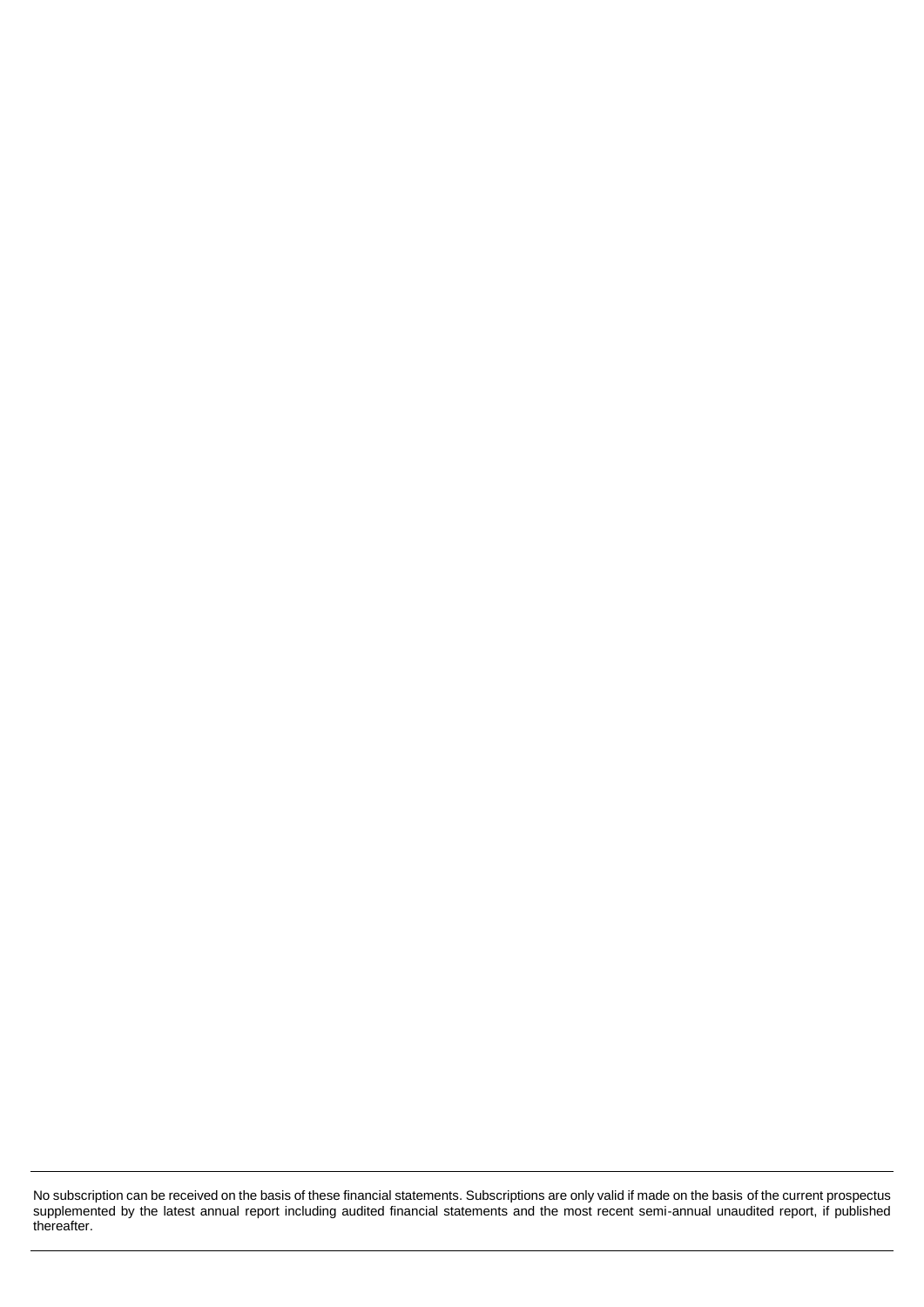### Table of contents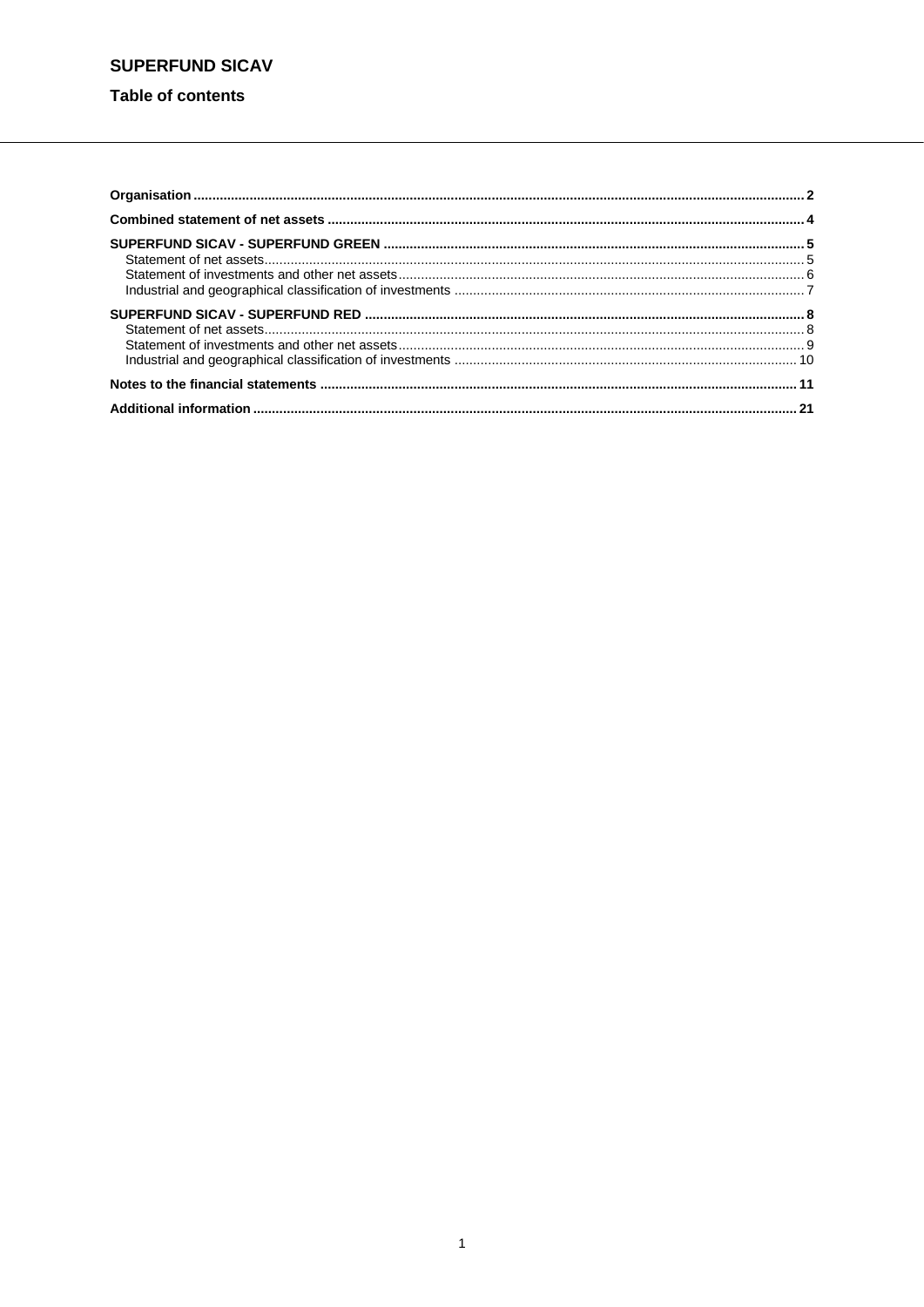### **Organisation**

| <b>Registered Office</b>                                | 2, Rue d'Alsace<br>L-1122 LUXEMBOURG                                                               |
|---------------------------------------------------------|----------------------------------------------------------------------------------------------------|
| <b>Board of Directors</b>                               | Pawel Roman GRUBIAK<br>SUPERFUND TFI S.A.<br>60, St. Dzielna<br>PL-01-029 WARSAW                   |
|                                                         | Ulf Freimut MEDEK<br>SUPERFUND ASSET MANAGEMENT GmbH<br>10-12, Marc-Aurel-Strasse<br>A-1010 VIENNA |
|                                                         | Nicolas Joachim Pierre MULLER<br>9, Rue Rudi Herber<br>L-1749 HOWALD                               |
| <b>Alternative Investment Fund Manager</b><br>("AIFM")  | LEMANIK ASSET MANAGEMENT S.A.<br>106, Route d'Arlon<br>L-8210 MAMER                                |
| <b>Board of the AIFM</b>                                |                                                                                                    |
| Chairman                                                | Gianluigi SAGRAMOSO<br>LEMANIK INVEST S.A.<br>5, Via Bagutti<br>CH-6900 LUGANO                     |
| <b>Directors</b>                                        | Philippe MELONI<br>LEMANIK ASSET MANAGEMENT S.A.<br>106, Route d'Arlon<br>L-8210 MAMER             |
|                                                         | Carlo SAGRAMOSO<br>LEMANIK INVEST S.A.<br>5, Via Bagutti<br>CH-6900 LUGANO                         |
| <b>Investment Manager and</b><br><b>Sub-Distributor</b> | SUPERFUND ASSET MANAGEMENT GmbH<br>10-12, Marc-Aurel-Strasse<br>A-1010 VIENNA                      |
| Depositary and<br><b>Paying Agent</b>                   | QUINTET PRIVATE BANK (EUROPE) S.A.<br>43, Boulevard Royal<br>L-2955 LUXEMBOURG                     |
| Domiciliary, Administrative -<br>and Transfer Agent     | EUROPEAN FUND ADMINISTRATION S.A.<br>2, Rue d'Alsace<br>L-1122 LUXEMBOURG                          |
| Independent auditor                                     | <b>ERNST &amp; YOUNG</b><br>Société Anonyme<br>35E, Avenue John F. Kennedy<br>L-1855 LUXEMBOURG    |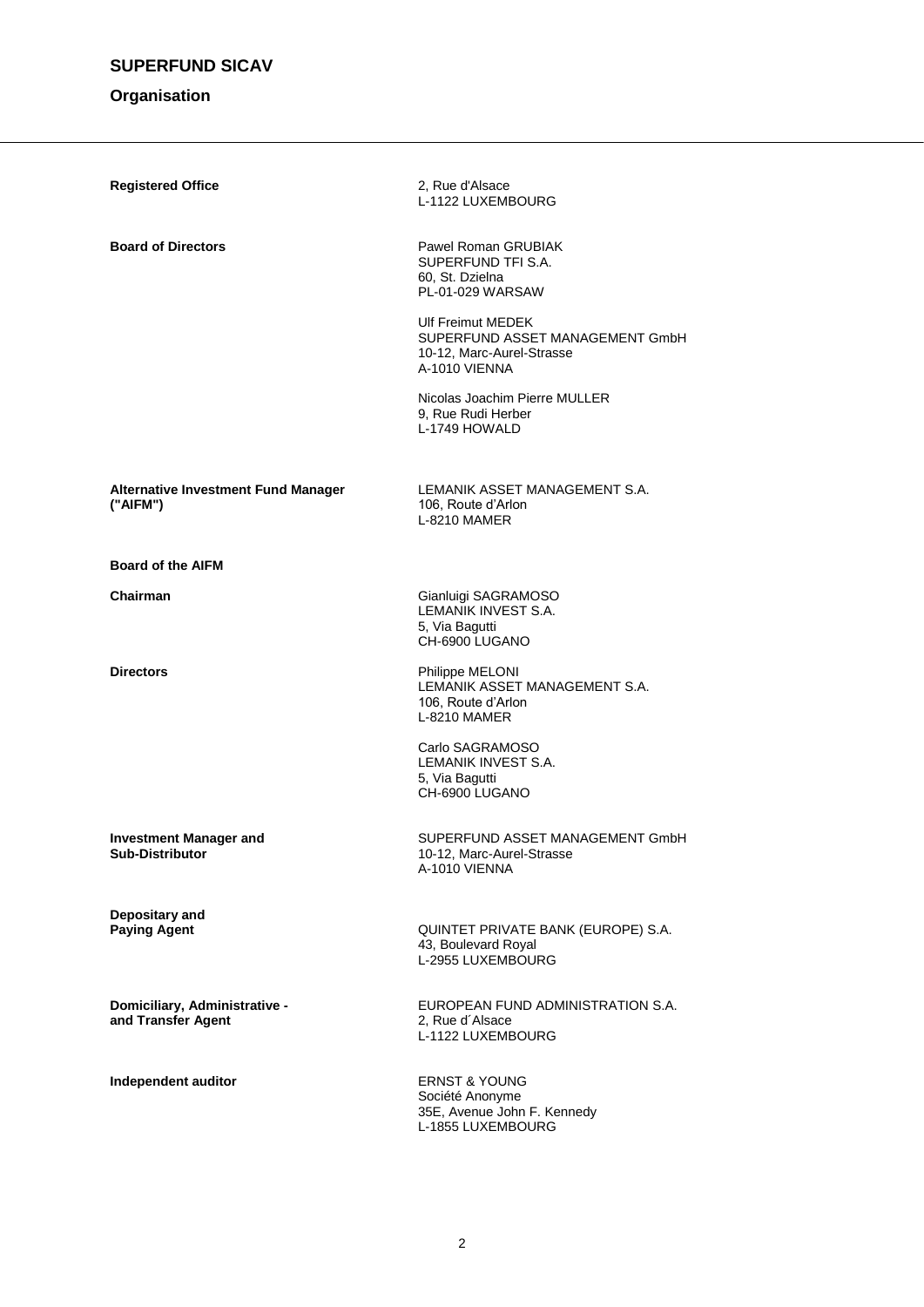### **Organisation (continued)**

| <b>Legal Advisor</b> | GSK STOCKMANN S.A.<br>44, Avenue John F. Kennedy<br>L-1855 LUXEMBOURG                                                               |
|----------------------|-------------------------------------------------------------------------------------------------------------------------------------|
| <b>Brokers</b>       | ADM INVESTOR SERVICES, Inc.<br>Chicago Board of Trade Building<br>141 W, Jackson Blvd. - Suite 1600A, CHICAGO<br>IL-60604-3190. USA |
|                      | StoneX Financial Inc.<br>1251 NW, Briarcliff Parkway, Suite 800, KANSAS CITY<br>MO-64116, USA                                       |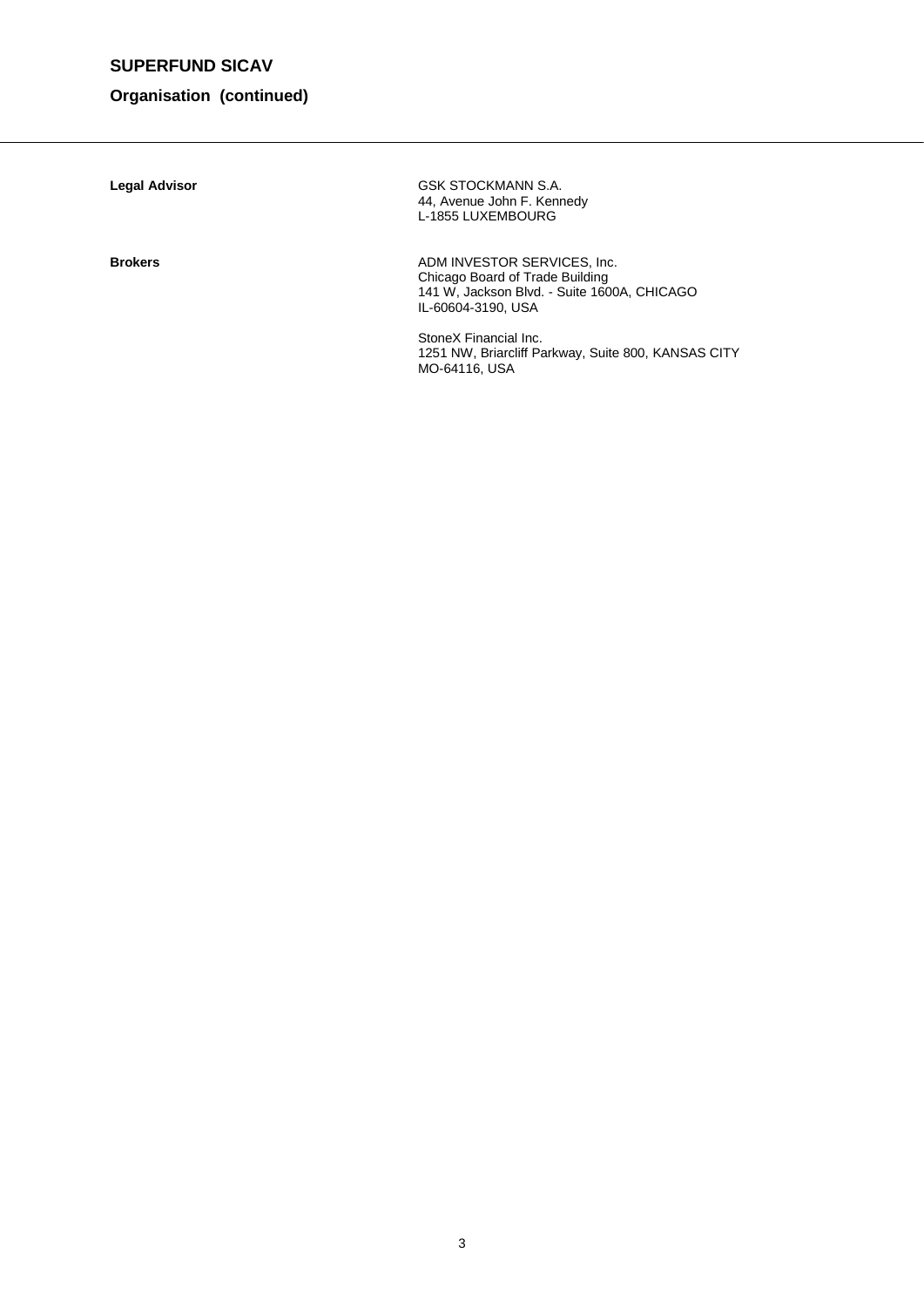### **Combined statement of net assets (in USD)**

as at 30th June 2021

### **Assets**

| <b>Investments</b>                                    |                  |
|-------------------------------------------------------|------------------|
| Securities portfolio at market value                  | 39,006,764.36    |
|                                                       | 39,006,764.36    |
| Cash and cash equivalents                             |                  |
| Cash at banks                                         | 39,217,494.01    |
| Other liquid assets                                   | 49,942,181.17    |
|                                                       | 89, 159, 675. 18 |
| <b>Receivables</b>                                    |                  |
| Unrealised gain on futures contracts                  | 3,200,960.20     |
| Unrealised gain on forward foreign exchange contracts | 280,693.27       |
| Prepaid expenses                                      | 12,433.69        |
|                                                       | 3,494,087.16     |
| <b>Total assets</b>                                   | 131,660,526.70   |
| <b>Liabilities</b>                                    |                  |
| <b>Payables</b>                                       |                  |
| Other liquid liabilities                              | 5,300,284.62     |
| Payable on redemptions of shares                      | 643,886.33       |
| Unrealised loss on futures contracts                  | 6,266,643.60     |
| Unrealised loss on forward foreign exchange contracts | 1,268,193.05     |
| Expenses payable                                      | 576,774.67       |
|                                                       | 14,055,782.27    |
| <b>Other liabilities</b>                              |                  |
| Prepaid subscriptions                                 | 173,150.00       |
| Other payables                                        | 682,168.04       |
|                                                       | 855.318.04       |
| <b>Total liabilities</b>                              | 14,911,100.31    |
| Total net assets at the end of the period             | 116,749,426.39   |

The accompanying notes are an integral part of these financial statements.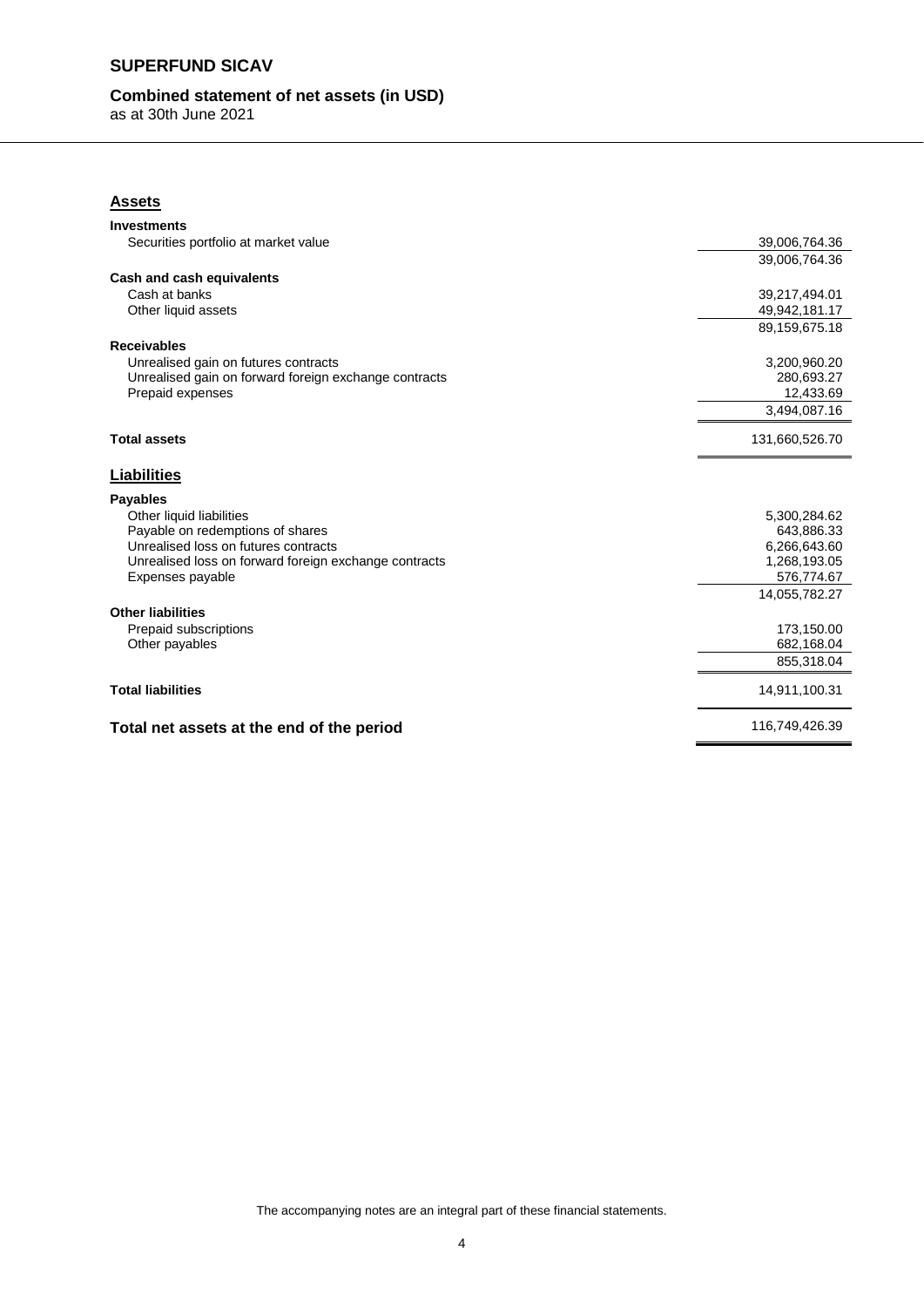### **SUPERFUND SICAV - SUPERFUND GREEN**

### **Statement of net assets (in USD)**

as at 30th June 2021

| <b>Assets</b>                                         |                |
|-------------------------------------------------------|----------------|
| <b>Investments</b>                                    |                |
| Securities portfolio at market value                  | 37,943,554.27  |
|                                                       | 37,943,554.27  |
| Cash and cash equivalents                             |                |
| Cash at banks                                         | 35,549,085.19  |
| Other liquid assets                                   | 40,883,676.54  |
|                                                       | 76,432,761.73  |
| <b>Receivables</b>                                    |                |
| Unrealised gain on futures contracts                  | 3,143,657.95   |
| Unrealised gain on forward foreign exchange contracts | 280,693.27     |
| Prepaid expenses                                      | 10,988.36      |
|                                                       | 3,435,339.58   |
| <b>Total assets</b>                                   | 117,811,655.58 |
| <b>Liabilities</b>                                    |                |
| <b>Payables</b>                                       |                |
| Other liquid liabilities                              | 180,393.33     |
| Payable on redemptions of shares                      | 643,886.33     |
| Unrealised loss on futures contracts                  | 6,081,424.04   |
| Unrealised loss on forward foreign exchange contracts | 1,268,193.05   |
| Expenses payable                                      | 523,792.17     |
|                                                       | 8,697,688.92   |
| <b>Other liabilities</b>                              |                |
| Prepaid subscriptions                                 | 173,150.00     |
| Other payables                                        | 682,168.04     |
|                                                       | 855,318.04     |
| <b>Total liabilities</b>                              | 9,553,006.96   |
| Total net assets at the end of the period             | 108,258,648.62 |

#### **Breakdown of net assets per share class**

| Share class  | <b>Number</b><br>οf<br>shares | Currency<br>оf<br>share<br>class | NAV per share<br>in currency of<br>share class | Net assets per<br>share class<br>(in USD) |
|--------------|-------------------------------|----------------------------------|------------------------------------------------|-------------------------------------------|
| <b>USD</b>   | 18,353.50500                  | <b>USD</b>                       | 1.141.96205                                    | 20,959,006.16                             |
| <b>EUR</b>   | 20.757.54900                  | <b>EUR</b>                       | 1.034.36652                                    | 25.460.209.51                             |
| Gold         | 23,724.09100                  | <b>USD</b>                       | 1,472.53031                                    | 34,934,443.13                             |
| Silver       | 16,101.60500                  | <b>USD</b>                       | 1,537.76908                                    | 24,760,550.34                             |
| EUR II       | 585,00300                     | <b>EUR</b>                       | 1.077.46459                                    | 747.433.48                                |
| Euro Gold II | 1.102.51000                   | <b>EUR</b>                       | 1.068.57323                                    | 1,397,006.00                              |
|              |                               |                                  |                                                | 108,258,648.62                            |

The accompanying notes are an integral part of these financial statements.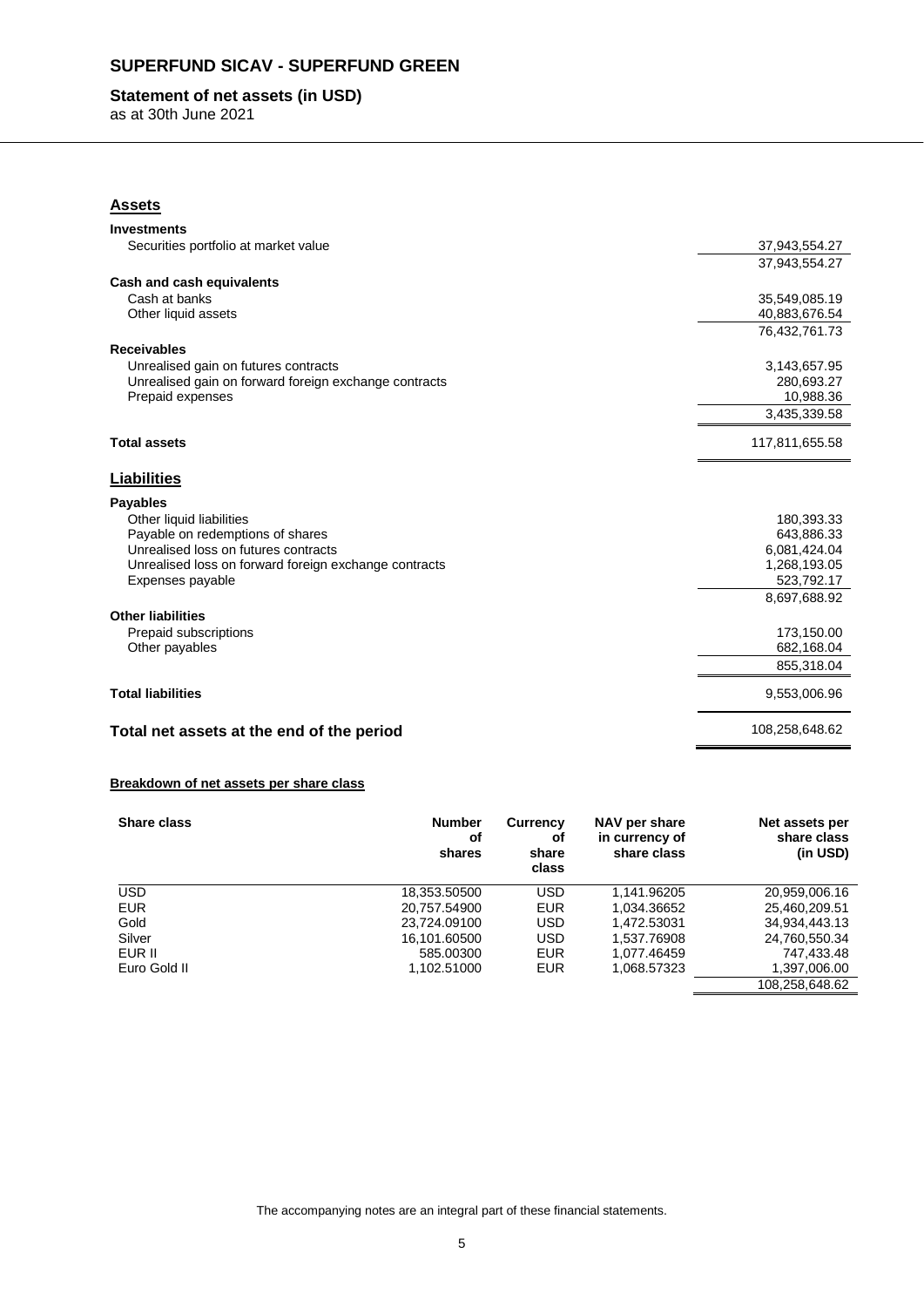### **SUPERFUND SICAV - SUPERFUND GREEN**

### **Statement of investments and other net assets (in USD)**

as at 30th June 2021

| Currency      | Number /<br>nominal value          | Description                                                 | Cost          | Market value   | $%$ of<br>total net<br>assets * |
|---------------|------------------------------------|-------------------------------------------------------------|---------------|----------------|---------------------------------|
|               | <b>Investments in securities</b>   |                                                             |               |                |                                 |
|               | <b>Open-ended investment funds</b> |                                                             |               |                |                                 |
|               | <b>Investment funds (UCITS)</b>    |                                                             |               |                |                                 |
| <b>EUR</b>    | 3.49                               | Istl Cash Series Plc BlackRock ICS EUR Lgy Select Fd Dist   | 0.00          | 408.29         | 0.00                            |
| USD           | 12,153,493.2                       | Invesco Liquidity Fds Plc US Dollars Ptf USD Dist           | 12,055,794.22 | 12,153,493.20  | 11.23                           |
| <b>USD</b>    | 12,900,927.72                      | Istl Cash Series Plc BlackRock ICS USD Liquid Fd S USD Dist | 12,890,114.31 | 12,900,927.72  | 11.92                           |
| USD           | 1,138,388.88                       | State Street Liquidity Plc LVNAV Fd I USD Cap               | 12,506,791.30 | 12,888,725.06  | 11.90                           |
|               |                                    |                                                             | 37,452,699.83 | 37,943,145.98  | 35.05                           |
|               | Total investments in securities    |                                                             | 37.452.699.83 | 37,943,554.27  | 35.05                           |
| Cash at banks |                                    |                                                             |               | 35,549,085.19  | 32.84                           |
|               | Other net assets/(liabilities)     |                                                             |               | 34,766,009.16  | 32.11                           |
| Total         |                                    |                                                             |               | 108,258,648.62 | 100.00                          |
|               |                                    |                                                             |               |                |                                 |

\* Minor differences may arise due to rounding in the calculation of percentages.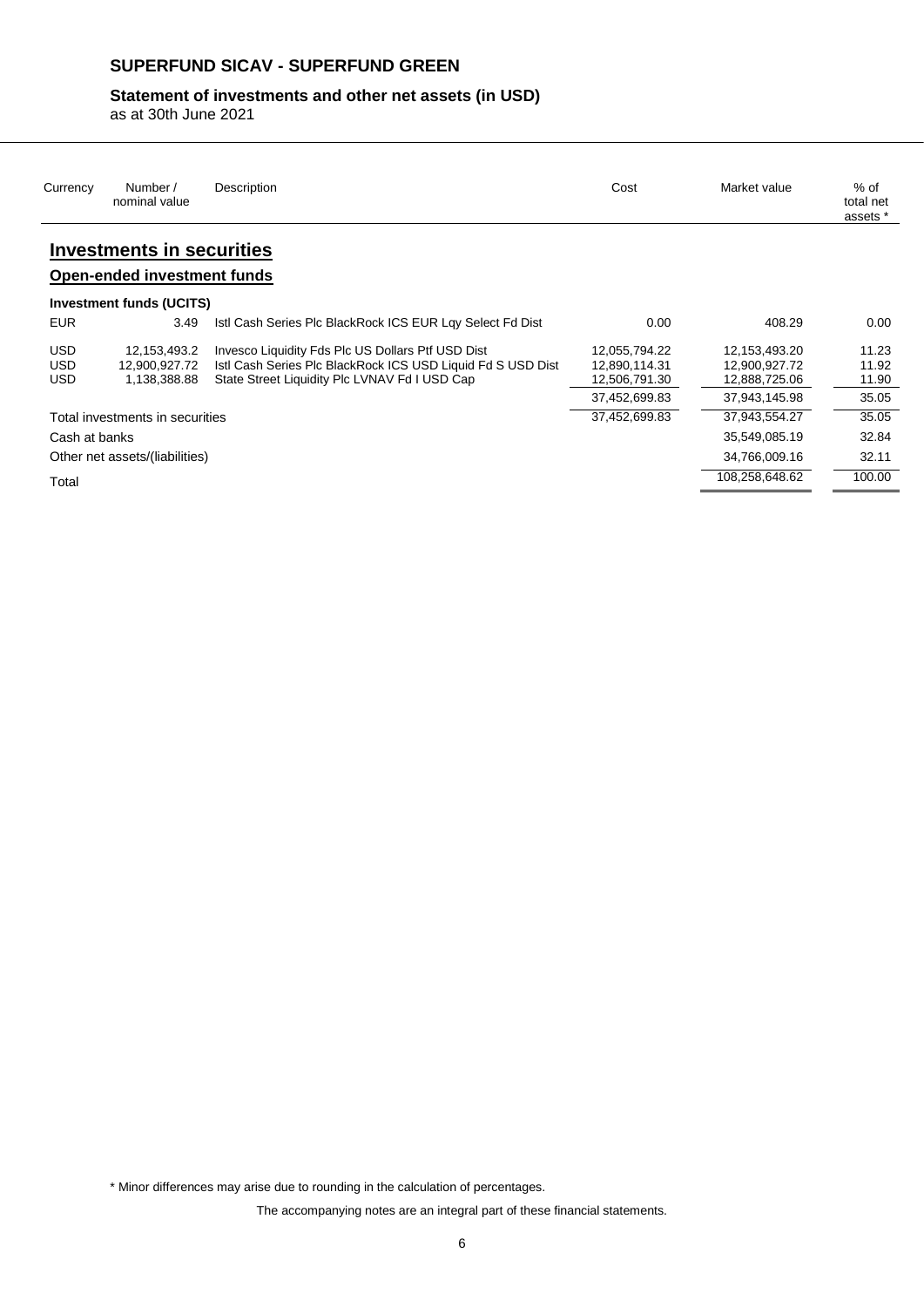### **SUPERFUND SICAV - SUPERFUND GREEN**

### **Industrial and geographical classification of investments**

as at 30th June 2021

### **Industrial classification**

(in percentage of net assets)

| Investment funds | 35.05 % |
|------------------|---------|
| Total            | 35.05 % |

### **Geographical classification**

(by domicile of the issuer) (in percentage of net assets)

| Ireland | 35.05 % |
|---------|---------|
| Total   | 35.05 % |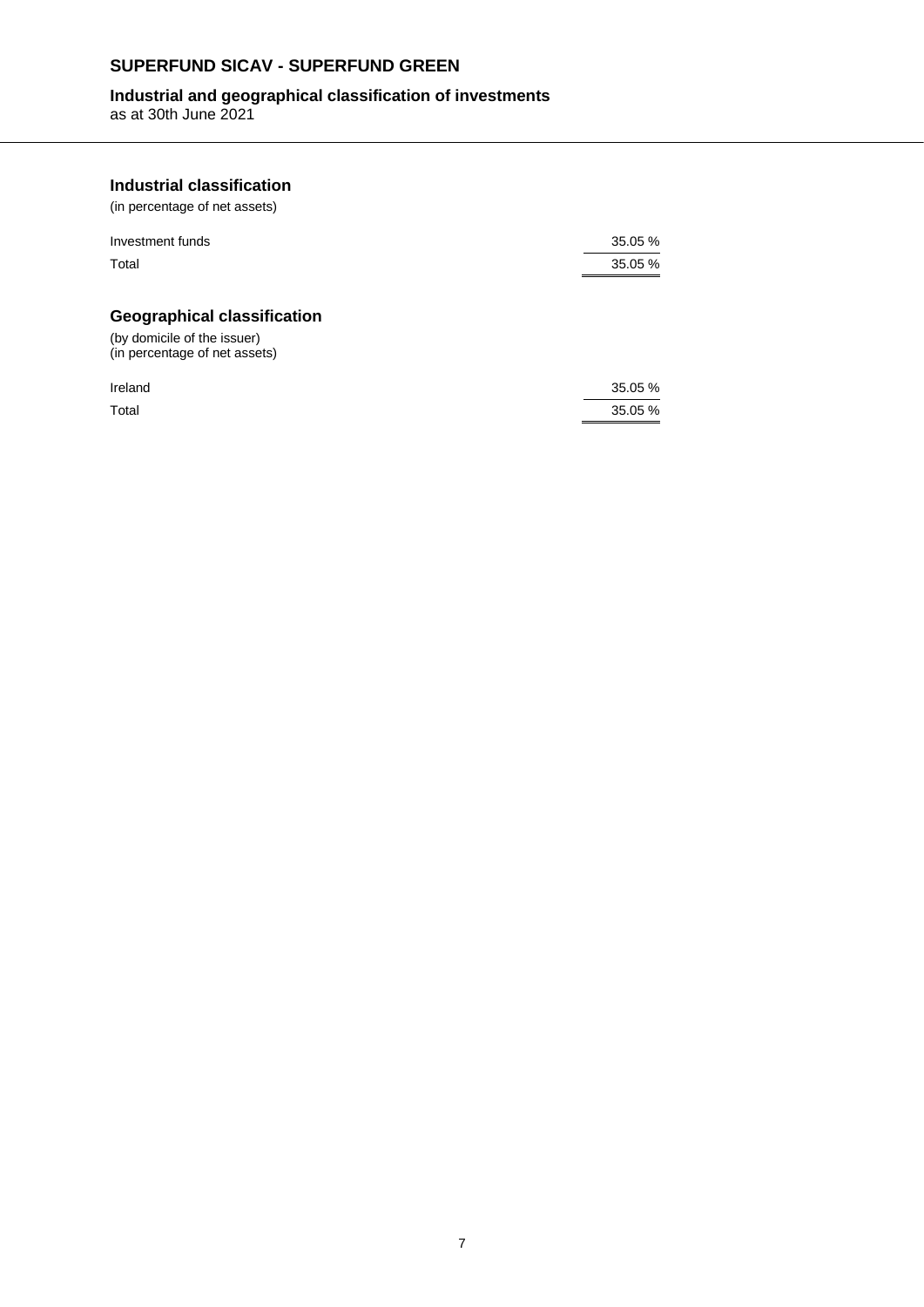### **SUPERFUND SICAV - SUPERFUND RED**

### **Statement of net assets (in USD)**

as at 30th June 2021

| <b>Assets</b>                             |               |
|-------------------------------------------|---------------|
| <b>Investments</b>                        |               |
| Securities portfolio at market value      | 1,063,210.09  |
|                                           | 1,063,210.09  |
| Cash and cash equivalents                 |               |
| Cash at banks                             | 3,668,408.82  |
| Other liquid assets                       | 9,058,504.63  |
|                                           | 12,726,913.45 |
| <b>Receivables</b>                        |               |
| Unrealised gain on futures contracts      | 57,302.25     |
| Prepaid expenses                          | 1,445.33      |
|                                           | 58,747.58     |
| <b>Total assets</b>                       | 13,848,871.12 |
| <b>Liabilities</b>                        |               |
| <b>Payables</b>                           |               |
| Other liquid liabilities                  | 5,119,891.29  |
| Unrealised loss on futures contracts      | 185,219.56    |
| Expenses payable                          | 52,982.50     |
|                                           | 5,358,093.35  |
| <b>Total liabilities</b>                  | 5,358,093.35  |
| Total net assets at the end of the period | 8,490,777.77  |
|                                           |               |

#### **Breakdown of net assets per share class**

| <b>Share class</b> | <b>Number</b><br>οf<br>shares | <b>Currency</b><br>оf<br>share<br>class | NAV per share<br>in currency of<br>share class | Net assets per<br>share class<br>(in USD) |
|--------------------|-------------------------------|-----------------------------------------|------------------------------------------------|-------------------------------------------|
| <b>USD</b>         | 2,652.11200                   | USD                                     | 840.07590                                      | 2,227,975.38                              |
| <b>EUR</b>         | 3.594.46000                   | <b>EUR</b>                              | 754.93850                                      | 3,217,782.42                              |
| Gold               | 1.158.67500                   | USD                                     | 802.34597                                      | 929,658.22                                |
| Silver             | 3,596.93000                   | USD                                     | 588.10201                                      | 2,115,361.75                              |
|                    |                               |                                         |                                                | 8,490,777.77                              |

The accompanying notes are an integral part of these financial statements.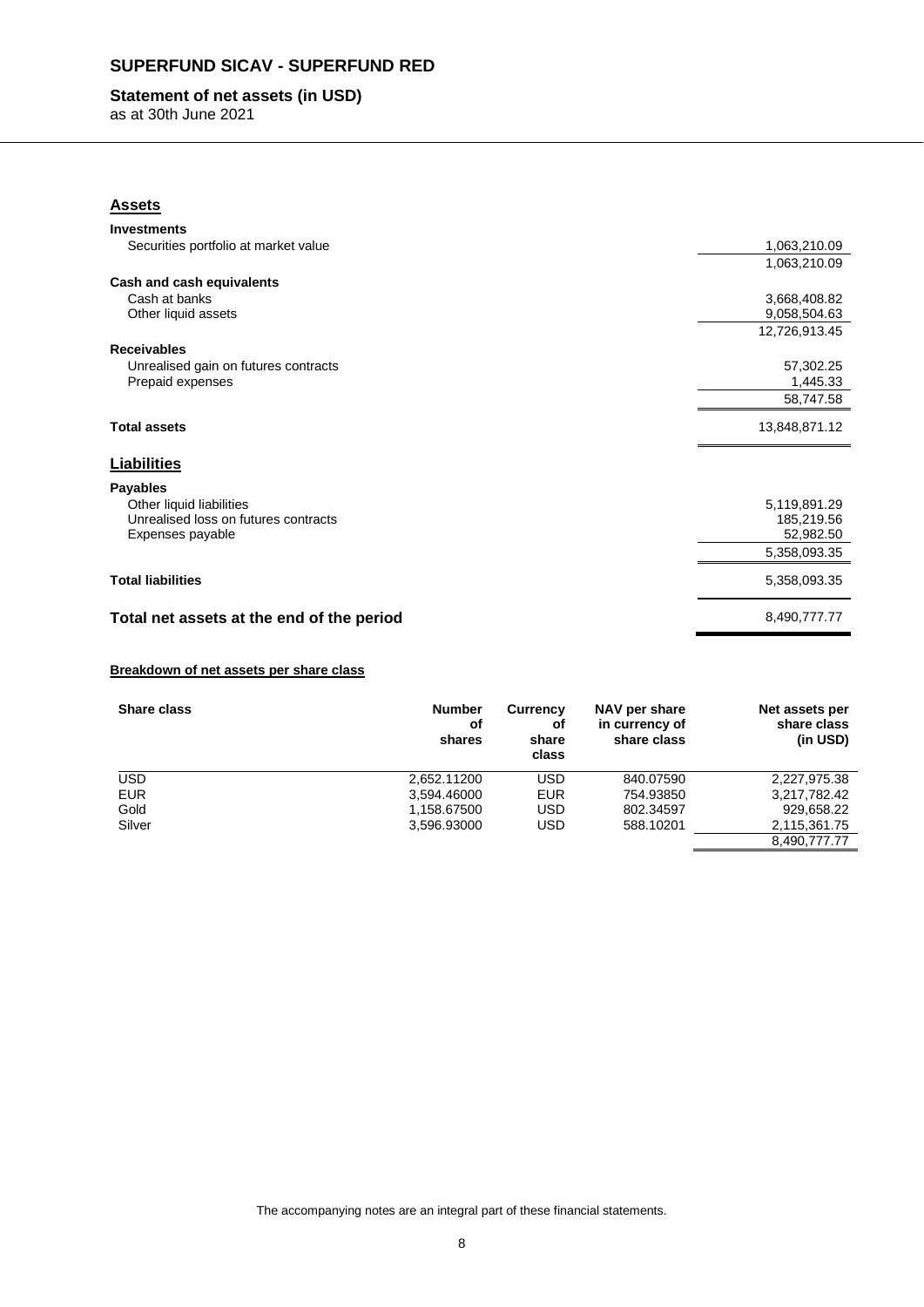### **SUPERFUND SICAV - SUPERFUND RED**

### **Statement of investments and other net assets (in USD)**

as at 30th June 2021

| Currency                               | Number /<br>nominal value             | Description                                                                                                                                                       | Cost                                   | Market value                           | % of<br>total net<br>assets * |
|----------------------------------------|---------------------------------------|-------------------------------------------------------------------------------------------------------------------------------------------------------------------|----------------------------------------|----------------------------------------|-------------------------------|
|                                        | <b>Investments in securities</b>      |                                                                                                                                                                   |                                        |                                        |                               |
|                                        | Open-ended investment funds           |                                                                                                                                                                   |                                        |                                        |                               |
|                                        | Investment funds (UCITS)              |                                                                                                                                                                   |                                        |                                        |                               |
| <b>USD</b><br><b>USD</b><br><b>USD</b> | 407.822.55<br>365.704.73<br>25.586.06 | Invesco Liquidity Fds Plc US Dollars Ptf USD Dist<br>Istl Cash Series Plc BlackRock ICS USD Liquid Fd S USD Dist<br>State Street Liquidity Plc LVNAV Fd I USD Cap | 405.115.66<br>363.488.84<br>281,832.36 | 407.822.55<br>365.704.73<br>289.682.81 | 4.80<br>4.31<br>3.41          |
|                                        | Total investments in securities       |                                                                                                                                                                   | 1,050,436.86                           | 1,063,210.09                           | 12.52                         |
| Cash at banks                          |                                       |                                                                                                                                                                   |                                        | 3.668.408.82                           | 43.20                         |
|                                        | Other net assets/(liabilities)        |                                                                                                                                                                   |                                        | 3,759,158.86                           | 44.28                         |
| Total                                  |                                       |                                                                                                                                                                   |                                        | 8,490,777.77                           | 100.00                        |

\* Minor differences may arise due to rounding in the calculation of percentages.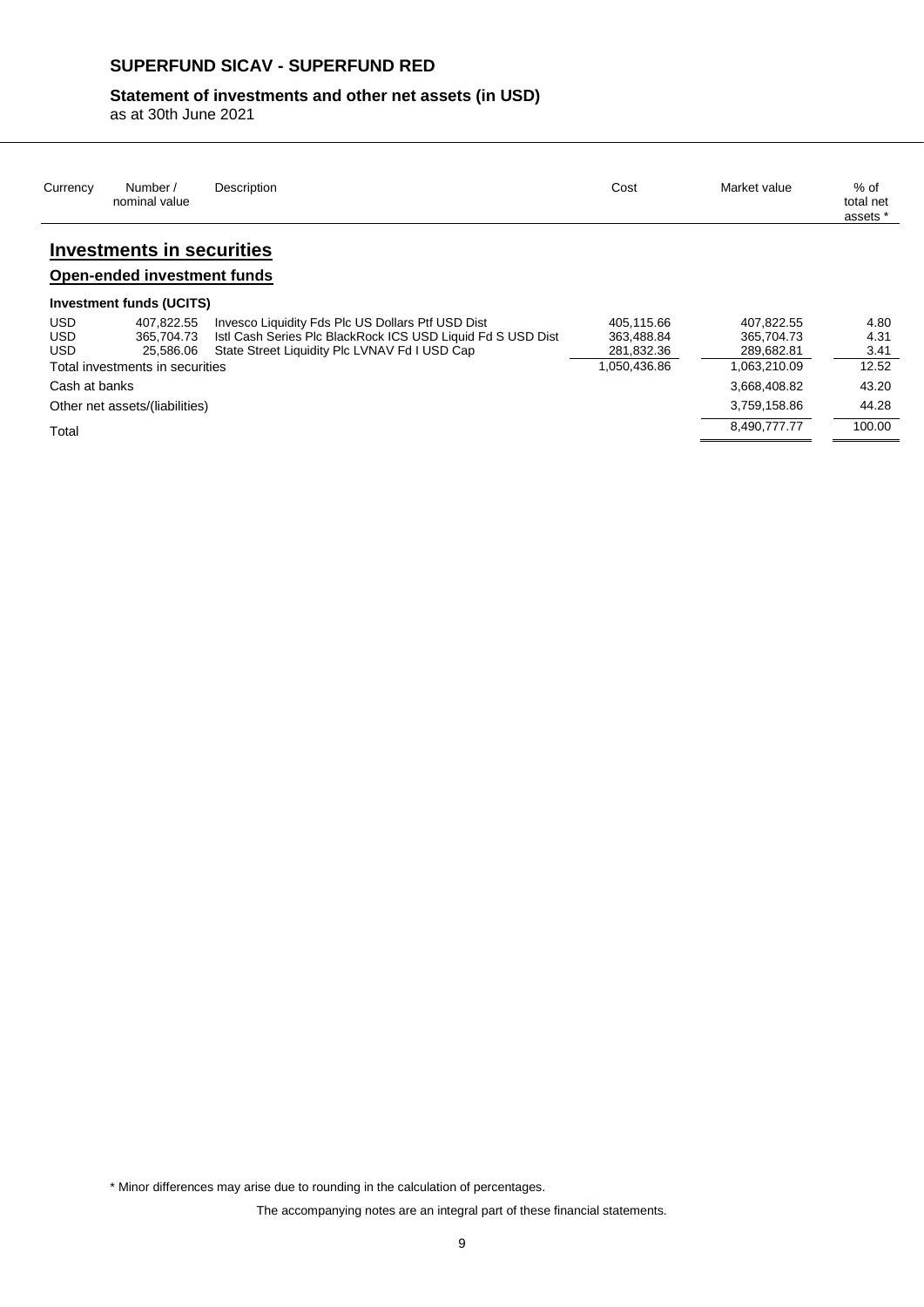### **SUPERFUND SICAV - SUPERFUND RED**

### **Industrial and geographical classification of investments**

as at 30th June 2021

### **Industrial classification**

(in percentage of net assets)

| Investment funds | 12.52 % |
|------------------|---------|
| Total            | 12.52 % |

### **Geographical classification**

(by domicile of the issuer) (in percentage of net assets)

| Ireland | 12.52 % |
|---------|---------|
| Total   | 12.52 % |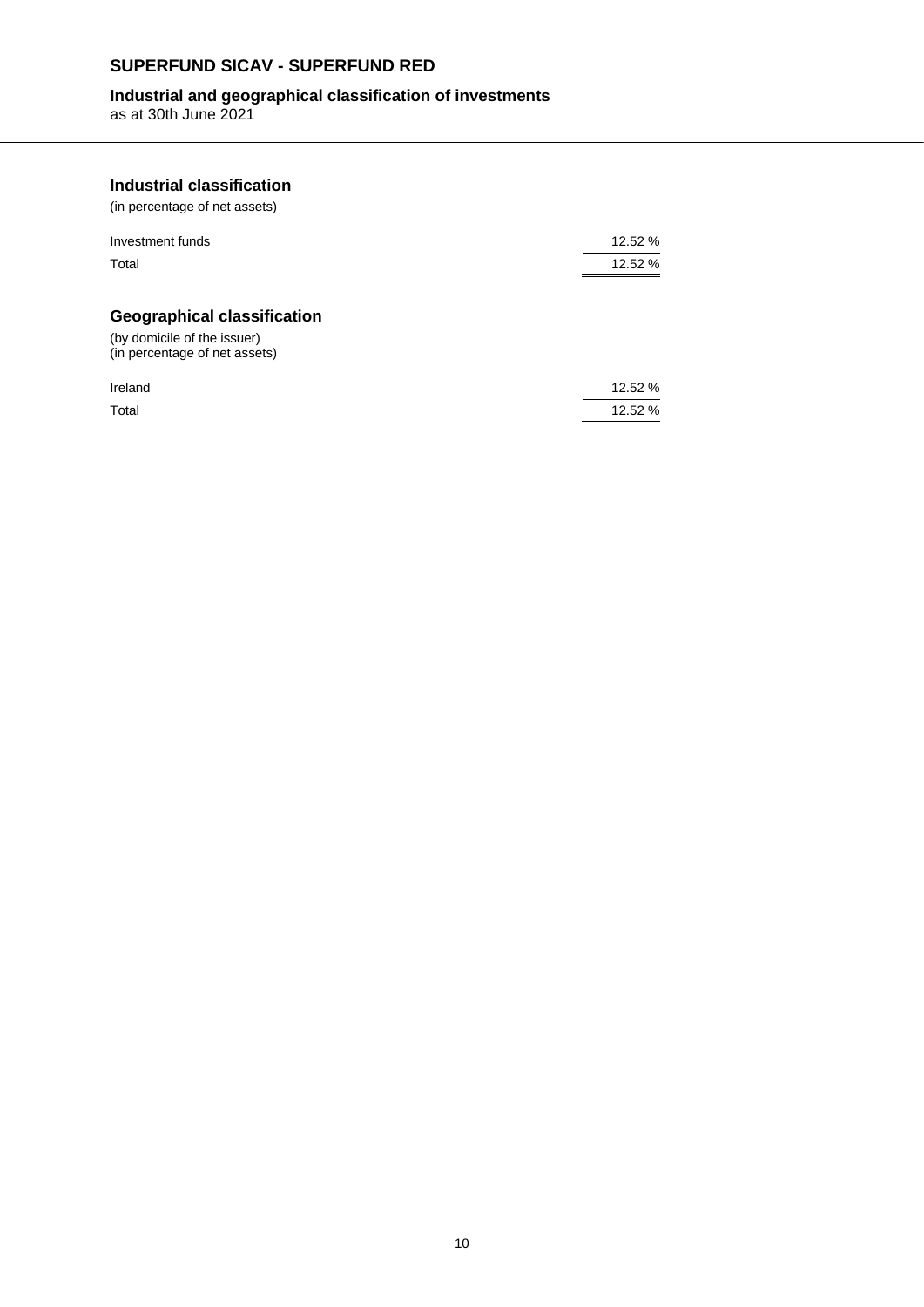#### **Notes to the financial statements**

as at 30th June 2021

#### **Note 1 - General information**

SUPERFUND SICAV (the "Company") is an investment fund subject to Part II of the amended Law of 17th December 2010 relating to Undertakings for Collective Investment and qualifies as an Alternative Investment Fund ("AIF") in accordance with the law of 12th July 2013 on Alternative Investment Fund Managers ("AIFM"). The Company was incorporated on 20th May 1996 as a Société Anonyme qualifying as a Société d'Investissement à Capital Variable.

The Company has appointed Lemanik Asset Management S.A. as its AIFM. The AIFM was incorporated in Luxembourg on 1st September 1993 and is subject to the provisions of Chapter 15 of the Luxembourg law of 17th December 2010 on Undertakings for Collective Investment. The AIFM has been approved by the Commission de Surveillance du Secteur Financier ("CSSF") in accordance with the provisions of Chapter 2 of the law of 12th July 2013 with effect as of 17th April 2014.

Superfund Asset Management GmbH acts as sole promoter of the Company.

The Net Asset Value, the redemption, issue and conversion prices per Share are available at the registered office of the Company and at the Representatives in those countries where the Company and/or its Sub-Funds are authorised for public offering. The articles of incorporation, the prospectus as well as the latest annual and semi-annual reports may be obtained during normal business hours at the registered office of the Company and at the office of any Representative in those countries where the Shares are authorised for public offering.

#### **Note 2 - Significant accounting policies**

a) Presentation of the financial statements

The financial statements of the Company are prepared in accordance with Luxembourg legal and regulatory requirements concerning Undertakings for Collective Investment and with generally accepted accounting principles in Luxembourg.

The financial statements of the Company have been prepared on a going concern basis.

- b) Valuation of assets
- i. The value of any cash on hand or on deposit, bills and demand notes and accounts receivable, prepaid expenses, cash dividends and interest declared or accrued as aforesaid and not yet received is deemed to be the full amount thereof, unless in any case the same is unlikely to be paid or received in full, in which case the value thereof is determined after making such discount as the Directors consider appropriate in such case to reflect the true value thereof;
- ii. Portfolio securities which are listed on an official stock exchange or traded on a Regulated Market are determined on the basis of the last available price on which such securities are traded, as furnished by a pricing source approved by the Directors. If such prices are not representative of their fair market value, such securities, as well as any of the portfolio securities which are not so listed or traded are valued based on the reasonable foreseeable sales prices determined prudently in good faith by and under the direction of the Directors;
- iii. Units or shares in undertakings for collective investments, including hedge funds, are valued on the basis of their last determined and available net asset value (an official net asset value), or if such price is not representative of the fair market value of such assets, then the price is determined by the Board of Directors on a fair and equitable basis. If such an official net asset value is not available, such investments are valued on an estimated net asset value (i.e. which are not generally used for the purpose of subscription and redemption of shares) as provided by the relevant administrator if more recent than the official net asset value, provided that the Directors have sufficient assurance that the valuation method used by the relevant administrator for said estimated net asset value is coherent as compared to the official one. If events have occurred which have resulted in a material change in this estimated net asset value since this last report date, the value of such investments are adjusted in order to reflect in the reasonable opinion of the Board of Directors such change;
- iv. The liquidating value of options and forwards contracts not traded on exchanges or on other Regulated Markets means their net liquidating value determined, pursuant to the policies established by the Board of Directors, on a basis consistently applied for each different kind of contracts. The liquidating value of futures, forward or options contracts traded on exchanges or on other Regulated Markets is based upon the last available settlement prices of these contracts on the relevant exchange and Regulated Market on which the particular contract is traded, provided that if a future, forward or options contract could not be liquidated on the relevant Valuation Day, the basis for determining the liquidating value of such contract is such value as the Board of Directors may deem fair and reasonable.
- v. All other securities and other assets are valued at their fair market value as determined prudently and in good faith pursuant to the procedures established by the Board of Directors.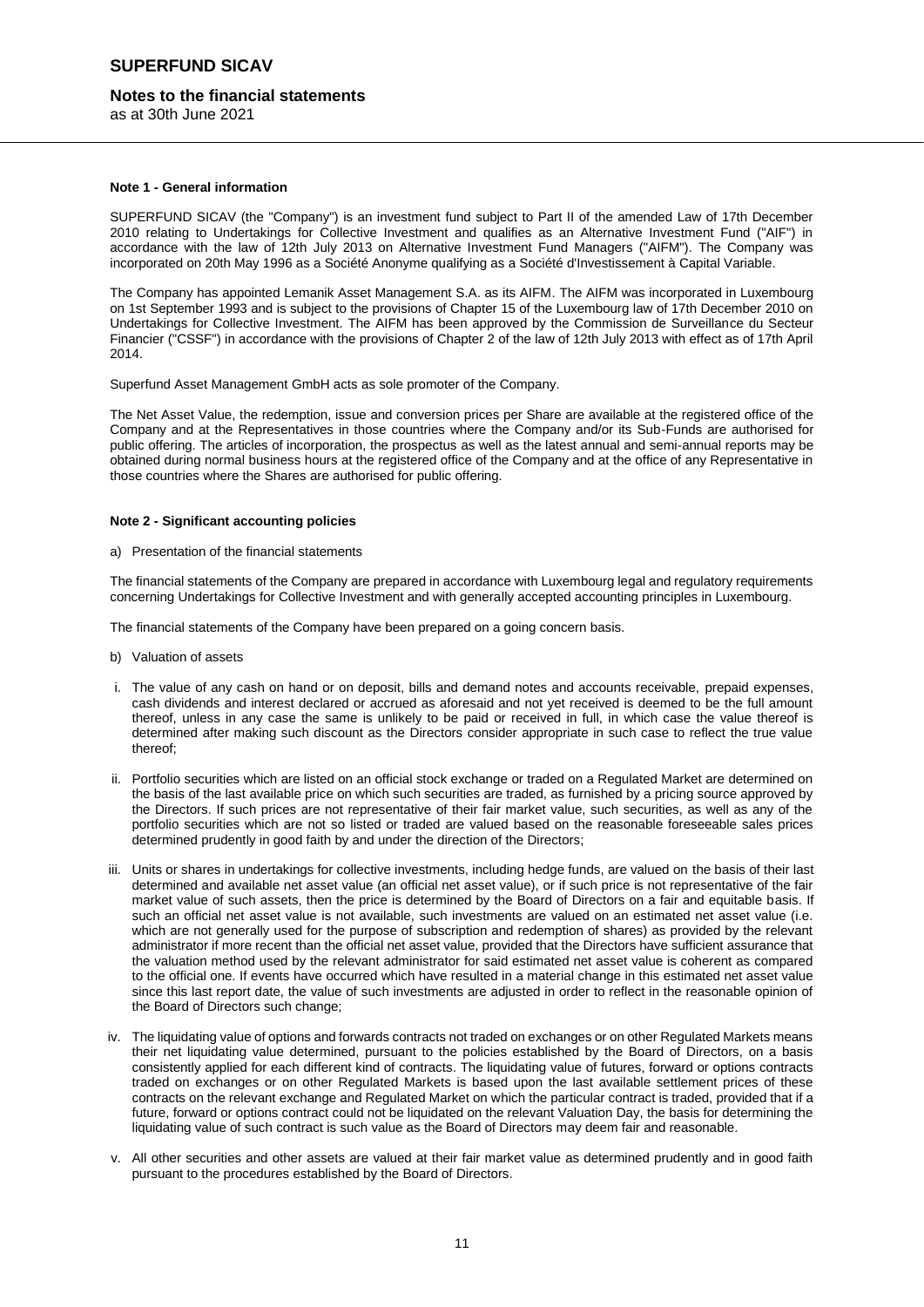### **Notes to the financial statements (continued)**

as at 30th June 2021

- c) Realised gain/(loss) on securities portfolio
- The realised gains and losses on securities portfolio are calculated on the basis of the average acquisition cost.
- d) Investment portfolio income

Dividend income is recorded at the ex-date, net of any withholding tax.

e) Valuation of forward foreign exchange contracts

Open forward foreign exchange contracts are valued at forward market rates for the remaining period from valuation date to the maturity of the contracts. Unrealised gains and losses of open contracts are disclosed in the statement of net assets.

#### f) Valuation of futures contracts

Open futures contracts are valued at the last settlement or close price on the stock exchanges or regulated markets. Unrealised gains and losses of open contracts are disclosed in the statement of net assets.

g) Conversion of foreign currencies

Cash at banks, other net assets, liabilities and the market value of the securities in portfolio expressed in currencies other than the reference currency of the Sub-Fund are converted into this currency at the exchange rate prevailing on the date of the financial statements. Income and expenses expressed in currencies other than the reference currency of the Sub-Fund are converted into this currency at the exchange rate prevailing on the date of the transaction.

At the date of the financial statements, the exchange rates used are the following:

| 1 | <b>USD</b> | = | 1.3322675      | AUD        | Australian Dollar     |
|---|------------|---|----------------|------------|-----------------------|
|   |            |   | 5.0170000      | BRL        | <b>Brazilian Real</b> |
|   |            |   | 1.2380000      | CAD        | Canadian Dollar       |
|   |            |   | 0.9244000      | CHF        | Swiss Franc           |
|   |            |   | 6.4620000      | <b>CNH</b> | Chinese Offshore Yuan |
|   |            |   | 0.8433125      | EUR        | Euro                  |
|   |            |   | 0.7239295      | <b>GBP</b> | <b>Pound Sterling</b> |
|   |            |   | 7.7657500      | HKD        | Hong Kong Dollar      |
|   |            |   | 14,499.8985007 | IDR.       | Indonesian Rupiah     |
|   |            |   | 110.9749941    | JPY        | Japanese Yen          |
|   |            |   | 1,129.8554124  | KRW        | South Korean Won      |
|   |            |   | 4.1515000      | MYR        | Malaysian Ringgit     |
|   |            |   | 1.4313319      | NZD        | New Zealand Dollar    |
|   |            |   | 48.8480005     | <b>PHP</b> | Philippine Peso       |
|   |            |   | 73.0437514     | <b>RUB</b> | Russian Rouble        |
|   |            |   | 8.5522000      | <b>SEK</b> | Swedish Krona         |
|   |            |   | 1.3443500      | SGD        | Singapore Dollar      |
|   |            |   | 32.0500001     | тнв        | Thailand Baht         |
|   |            |   | 14.2723501     | ZAR        | South African Rand    |
|   |            |   |                |            |                       |

#### h) Combined financial statements

The combined financial statements of the Company are expressed in USD and are equal to the sum of the corresponding items in the financial statements of each Sub-Fund.

#### i) Other liquid assets / Other liquid liabilities

The captions "Other liquid assets" and "Other liquid liabilities" are mainly composed of cash accounts held at brokers deposits/overdrafts, including collateral amounts for the commitments resulting from futures and forward exchange contracts.

#### **Note 3 - Management fees**

As compensation for its services, the Investment Manager receives a management fee of 4.8% per year on the average net asset value during the relevant period and payable monthly out of the assets of the relevant Sub-Fund or Class.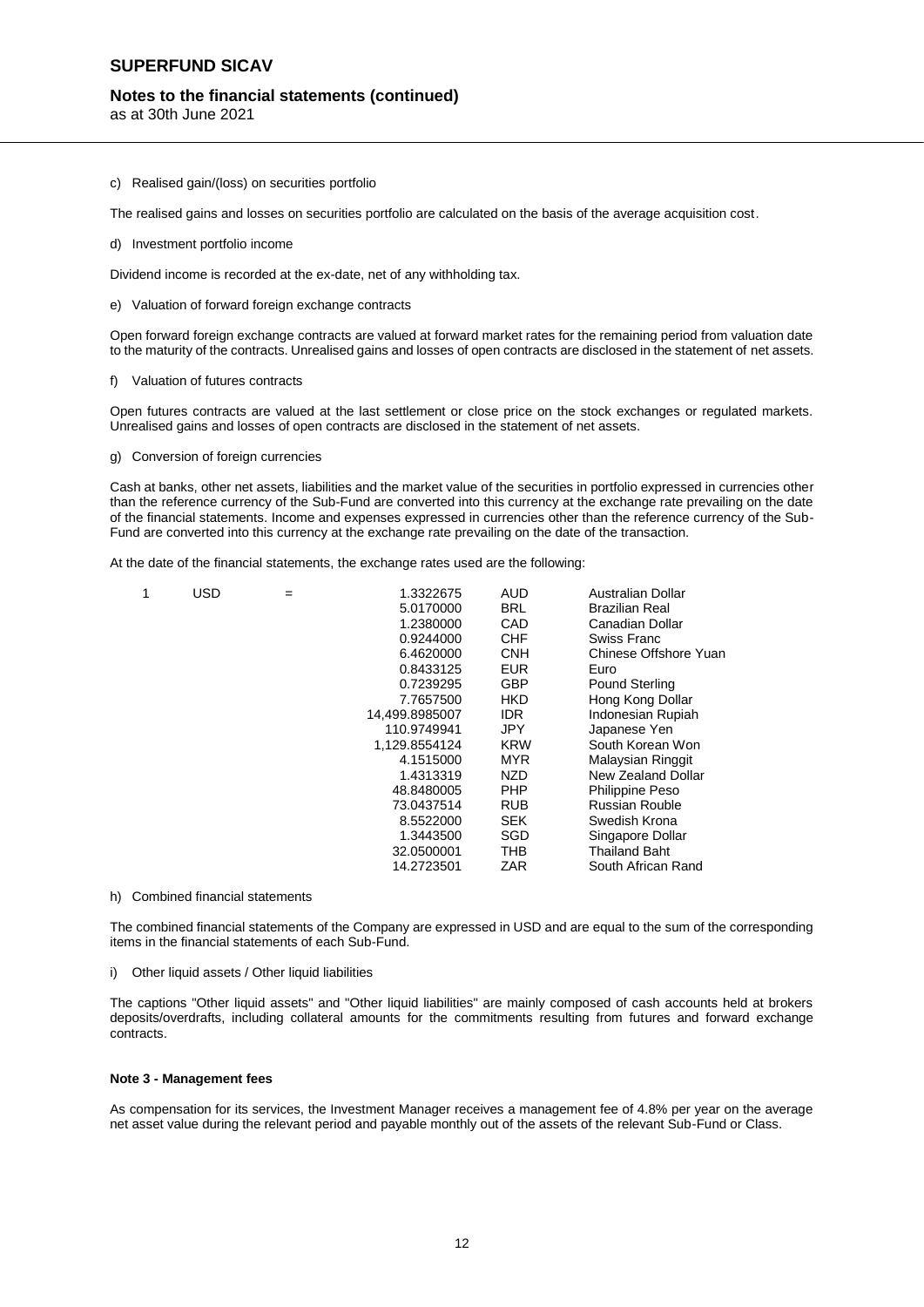#### **Notes to the financial statements (continued)**

as at 30th June 2021

#### **Note 4 - AIFM fees**

The AIFM receives for its services a fee of 0.075% per year on the average net asset value during the relevant period and payable monthly with an annual minimum of EUR 20,000 per Sub-Fund.

#### **Note 5 - Prepaid subscriptions**

Subscriptions received prior to the year-end are credited to the "Prepaid subscriptions" account until the next subscription date.

#### **Note 6 - Incentive fees**

The Sub-Funds pay the Investment Manager an incentive fee equal to a percentage of the increase of the Net Asset Value of the Class of Shares on which the Incentive Fee is calculated as at each NAV Date above the High Watermark Amount (as defined hereunder). The Incentive Fee will be calculated and crystallised on each NAV Date (based on the number of Shares in issue on that NAV Date) after all other fees and expenses are paid or accrued. The Incentive Fee shall be payable monthly.

For the Sub-Fund SUPERFUND SICAV - SUPERFUND GREEN an incentive fee of 20% and for the Sub-Fund SUPERFUND SICAV - SUPERFUND RED an incentive fee of 25% is due for all the classes as soon as the High Watermark in the Class USD (reference share class) is exceeded. This High Watermark is the larger of (i) the highest Net Asset Value of the Class USD at any previous NAV Date when an incentive Fee was crystallized (after the deduction of any such Incentive Fees); or (ii) the amount of USD 1,000.00.

The calculation method for the incentive fee is as follows: First, the percentage on the NAV of the Class USD that the incentive fee represents (incentive fee impact) needs to be calculated by applying the following formula:

((NAV - High Watermark)\*20)/High Watermark = Incentive fee impact% respectively  $((NAV - High Watermark)*25)/High Watermark = Incentive fee impact%.$ This incentive fee impact% is then to be applied to all share classes to calculate the incentive fee amount for each share class.

At the date of the financial statements, no incentive fees were incurred by the Sub-Funds.

#### **Note 7 - Subscription duty ("taxe d'abonnement")**

The Company is governed by Luxembourg law.

Pursuant to the legislation and regulations in force, the Company is subject to an annual subscription duty "taxe d'abonnement" of 0.05% which is payable quarterly and calculated on the basis of the net assets of each Sub-fund on the last day of each quarter, except for Sub-Funds or Classes of Shares reserved to Institutional Investors, which benefit from a reduced tax rate of 0.01%.

Pursuant to Article 175 (a) of the amended law of 17th December 2010, the net assets invested in undertakings for collective investment already subject to the "taxe d'abonnement" are exempt from this tax.

#### **Note 8 - Forward foreign exchange contracts**

**SUPERFUND SICAV - SUPERFUND GREEN**

At the date of the financial statements, the following Sub-Fund is committed in the following forward foreign exchange contracts:

|          | SUPERFUND SICAV - SUPERFUND GREEN |            |                                                                                          |            |                                  |  |  |  |
|----------|-----------------------------------|------------|------------------------------------------------------------------------------------------|------------|----------------------------------|--|--|--|
| Currency | Purchases                         | Currency   | Sales                                                                                    | Maturity   | Unrealised<br>result<br>(in USD) |  |  |  |
|          |                                   |            | Forward foreign exchange contracts (ADM Investor Services Inc, United States of America) |            |                                  |  |  |  |
| AUD      | 800.000.00                        | JPY        | 67.931.168.00                                                                            | 15.09.2021 | $-11,837.32$                     |  |  |  |
| AUD      | 100.000.00                        | JPY        | 8.491.396.00                                                                             | 15.09.2021 | $-1.479.67$                      |  |  |  |
| AUD      | 1.700.000.00                      | <b>NZD</b> | 1.839.281.00                                                                             | 15.09.2021 | $-8.317.57$                      |  |  |  |
| AUD      | 1.500.000.00                      | <b>NZD</b> | 1.610.872.50                                                                             | 15.09.2021 | 1.060.49                         |  |  |  |
| AUD      | 1.000.000.00                      | <b>USD</b> | 776.880.00                                                                               | 15.09.2021 | $-26,042.75$                     |  |  |  |
| CAD      | 935.900.00                        | <b>AUD</b> | 1.000.000.00                                                                             | 15.09.2021 | 5.121.06                         |  |  |  |
| CAD      | 1.021.104.70                      | <b>AUD</b> | 1.100.000.00                                                                             | 15.09.2021 | $-1.140.09$                      |  |  |  |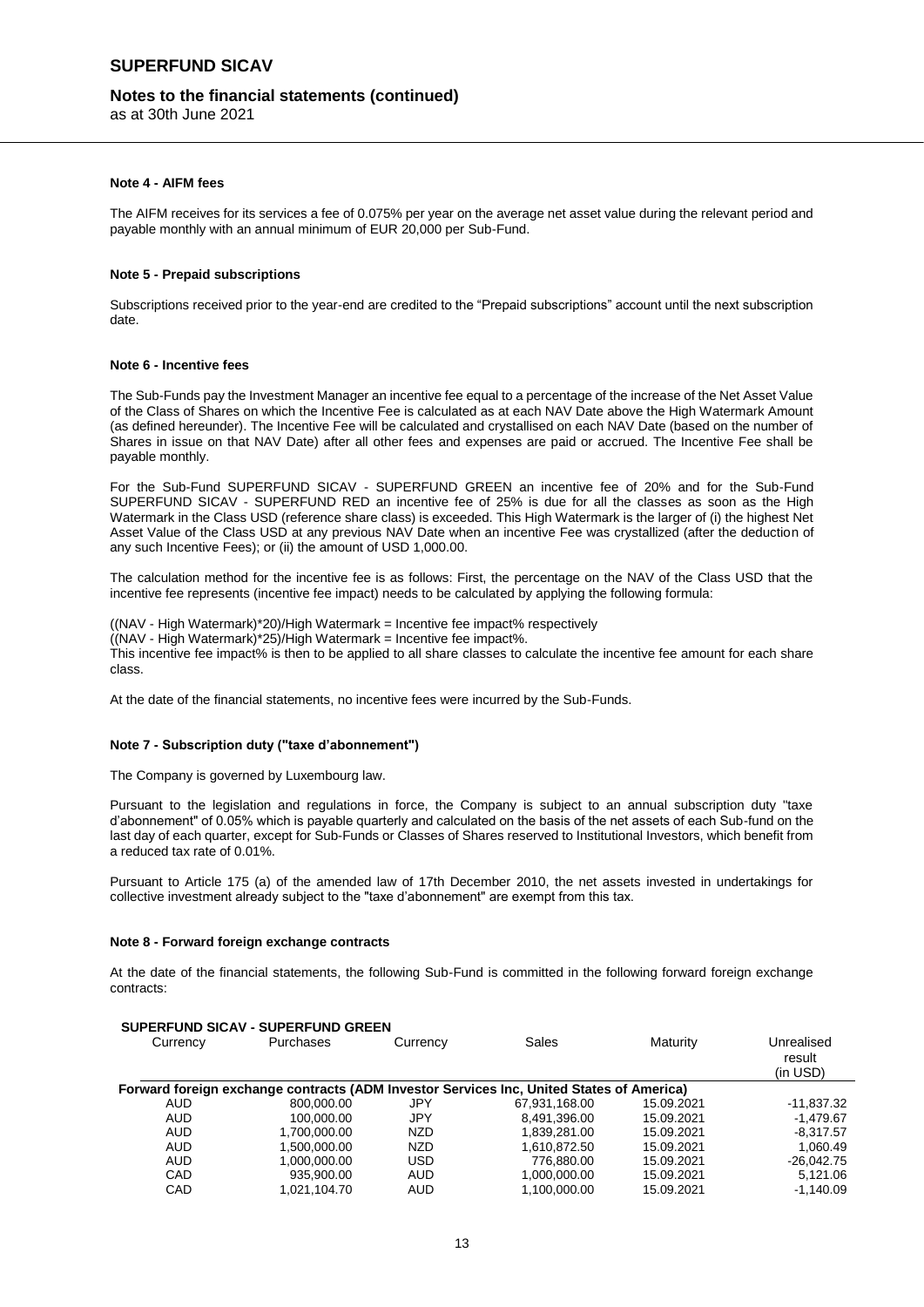## **Notes to the financial statements (continued)**

|                          | Purchases                       | Currency                 | Sales                            | Maturity                 | Unrealised                  |
|--------------------------|---------------------------------|--------------------------|----------------------------------|--------------------------|-----------------------------|
| Currency                 |                                 |                          |                                  |                          | result                      |
|                          |                                 |                          |                                  |                          | (in USD)                    |
| CAD                      | 1,030,056.00                    | <b>GBP</b>               | 600,000.00                       | 15.09.2021               | 3,066.73                    |
| CAD                      | 1,000,000.00                    | JPY                      | 90,718,000.00                    | 15.09.2021               | $-10,236.09$                |
| CAD<br>CAD               | 100,000.00<br>200,000.00        | <b>JPY</b><br><b>USD</b> | 9,071,800.00<br>165,964.09       | 15.09.2021<br>15.09.2021 | $-1,023.60$<br>$-4,417.30$  |
| CAD                      | 1,600,000.00                    | <b>USD</b>               | 1,327,712.68                     | 15.09.2021               | $-35,338.39$                |
| <b>CHF</b>               | 1,300,000.00                    | <b>EUR</b>               | 1,195,327.56                     | 15.09.2021               | $-10,480.62$                |
| <b>CHF</b>               | 200,000.00                      | JPY                      | 24,401,800.00                    | 15.09.2021               | $-3,240.30$                 |
| <b>CHF</b>               | 1,600,000.00                    | JPY                      | 195,214,400.00                   | 15.09.2021               | $-25,922.43$                |
| <b>CHF</b>               | 1,400,000.00                    | <b>USD</b>               | 1,562,918.64                     | 15.09.2021               | -45,449.98                  |
| CZK                      | 54,000,000.00                   | <b>EUR</b>               | 2,118,695.61                     | 15.09.2021               | $-7,152.76$                 |
| CZK<br>CZK               | 24,000,000.00<br>6,000,000.00   | <b>USD</b><br><b>USD</b> | 1,154,240.15<br>288,560.04       | 15.09.2021<br>15.09.2021 | $-39,126.75$<br>$-9,781.69$ |
| <b>DKK</b>               | 12,000,000.00                   | <b>USD</b>               | 1,977,522.16                     | 15.09.2021               | $-61,183.73$                |
| <b>DKK</b>               | 1,800,000.00                    | <b>USD</b>               | 289,277.45                       | 15.09.2021               | $-1,826.69$                 |
| <b>EUR</b>               | 2,275,789.24                    | <b>CHF</b>               | 2,500,000.00                     | 15.09.2021               | $-7,020.65$                 |
| <b>EUR</b>               | 182,063.14                      | <b>CHF</b>               | 200,000.00                       | 15.09.2021               | $-561.65$                   |
| <b>EUR</b>               | 953,108.47                      | <b>HUF</b>               | 340,000,000.00                   | 15.09.2021               | $-15, 115.48$               |
| <b>EUR</b>               | 955,458.75                      | <b>HUF</b>               | 340,000,000.00<br>174,211,700.00 | 15.09.2021               | $-12,328.51$                |
| <b>EUR</b><br><b>EUR</b> | 1,300,000.00<br>407,162.18      | JPY<br><b>NOK</b>        | 4,200,000.00                     | 15.09.2021<br>15.09.2021 | $-26,912.90$<br>$-4,644.22$ |
| <b>EUR</b>               | 408,584.16                      | <b>NOK</b>               | 4,200,000.00                     | 15.09.2021               | $-2,958.03$                 |
| <b>EUR</b>               | 878,067.41                      | <b>SEK</b>               | 9,000,000.00                     | 15.09.2021               | $-10,276.18$                |
| <b>EUR</b>               | 878,570.78                      | <b>SEK</b>               | 9,000,000.00                     | 15.09.2021               | $-9,679.28$                 |
| <b>EUR</b>               | 1,600,000.00                    | <b>USD</b>               | 1,961,632.00                     | 15.09.2021               | $-61,467.25$                |
| <b>EUR</b>               | 200,000.00                      | <b>USD</b>               | 245,204.00                       | 15.09.2021               | $-7,683.41$                 |
| GBP                      | 469,983.71                      | <b>CHF</b>               | 600,000.00                       | 15.09.2021               | $-1,026.16$                 |
| <b>GBP</b><br>GBP        | 86,039.00<br>1,032,468.00       | <b>EUR</b><br><b>EUR</b> | 100,000.00<br>1,200,000.00       | 15.09.2021<br>15.09.2021 | 108.95<br>1,307.41          |
| <b>GBP</b>               | 500,000.00                      | <b>JPY</b>               | 77,868,500.00                    | 15.09.2021               | $-11,322.22$                |
| <b>GBP</b>               | 100,000.00                      | <b>USD</b>               | 142,450.80                       | 15.09.2021               | $-4,293.38$                 |
| <b>GBP</b>               | 700,000.00                      | <b>USD</b>               | 997,155.60                       | 15.09.2021               | $-30,053.65$                |
| <b>HUF</b>               | 40,000,000.00                   | <b>EUR</b>               | 114,863.91                       | 15.09.2021               | $-1,463.09$                 |
| <b>HUF</b>               | 640,000,000.00                  | <b>EUR</b>               | 1,837,822.53                     | 15.09.2021               | -23,409.48                  |
| <b>HUF</b><br>HUF        | 40,000,000.00                   | <b>USD</b><br><b>USD</b> | 140,757.25                       | 15.09.2021               | $-5,809.88$                 |
| <b>JPY</b>               | 360,000,000.00<br>73,910,700.00 | AUD                      | 1,266,815.20<br>900,000.00       | 15.09.2021<br>15.09.2021 | $-52,288.85$<br>$-9,317.51$ |
| JPY                      | 107,747,730.00                  | <b>CHF</b>               | 900,000.00                       | 15.09.2021               | $-3,984.70$                 |
| <b>JPY</b>               | 108,007,200.00                  | <b>CHF</b>               | 900,000.00                       | 15.09.2021               | $-1,646.61$                 |
| <b>JPY</b>               | 93,517,340.00                   | <b>EUR</b>               | 700,000.00                       | 15.09.2021               | 11,887.73                   |
| <b>JPY</b>               | 78,514,560.00                   | <b>EUR</b>               | 600,000.00                       | 15.09.2021               | $-4,617.10$                 |
| <b>MXN</b><br><b>MXN</b> | 1,000,000.00<br>16,000,000.00   | <b>USD</b><br><b>USD</b> | 49,729.97<br>795,679.46          | 15.09.2021<br>15.09.2021 | 42.15<br>674.38             |
| <b>NOK</b>               | 8,400,000.00                    | <b>EUR</b>               | 828,908.38                       | 15.09.2021               | $-8,005.31$                 |
| <b>NOK</b>               | 7,200,000.00                    | <b>USD</b>               | 870,648.27                       | 15.09.2021               | $-33,737.01$                |
| NZD                      | 1,599,600.00                    | <b>AUD</b>               | 1,500,000.00                     | 15.09.2021               | $-8,936.02$                 |
| <b>NZD</b>               | 1,600,000.00                    | <b>USD</b>               | 1,165,955.20                     | 15.09.2021               | $-48,354.02$                |
| <b>PLN</b>               | 4,000,000.00                    | <b>USD</b>               | 1,094,343.49                     | 15.09.2021               | $-43,591.03$                |
| <b>PLN</b>               | 800,000.00                      | <b>USD</b>               | 218,868.70                       | 15.09.2021               | $-8,718.21$                 |
| SEK<br>SEK               | 16.800.000.00<br>1,200,000.00   | <b>EUR</b><br>EUR        | 1,657,340.84<br>118,381.49       | 15.09.2021<br>15.09.2021 | $-2,496.22$<br>$-178.30$    |
| <b>SEK</b>               | 9,600,000.00                    | <b>USD</b>               | 1,160,836.29                     | 15.09.2021               | $-37,543.28$                |
| <b>SEK</b>               | 1,200,000.00                    | <b>USD</b>               | 145,104.54                       | 15.09.2021               | $-4,692.91$                 |
| SGD                      | 3,600,000.00                    | <b>USD</b>               | 2,728,672.21                     | 15.09.2021               | $-51,277.18$                |
| SGD                      | 200,000.00                      | USD                      | 151,592.90                       | 15.09.2021               | $-2,848.73$                 |
| <b>USD</b>               | 382,595.00                      | <b>AUD</b>               | 500,000.00                       | 15.09.2021               | 7,176.37                    |
| <b>USD</b><br><b>USD</b> | 382,094.10                      | <b>AUD</b><br>CAD        | 500,000.00                       | 15.09.2021<br>15.09.2021 | 6,675.47                    |
| USD                      | 728,963.33<br>723,685.24        | CAD                      | 900,000.00<br>900,000.00         | 15.09.2021               | 2,002.79<br>$-3,275.30$     |
| <b>USD</b>               | 865,897.86                      | <b>CHF</b>               | 800,000.00                       | 15.09.2021               | $-1,227.09$                 |
| <b>USD</b>               | 866,700.40                      | <b>CHF</b>               | 800,000.00                       | 15.09.2021               | $-424.55$                   |
| <b>USD</b>               | 759,005.05                      | <b>CHF</b>               | 700,000.00                       | 15.09.2021               | 270.72                      |
| <b>USD</b>               | 761,540.05                      | <b>CHF</b>               | 700,000.00                       | 15.09.2021               | 2,805.72                    |
| <b>USD</b>               | 697,750.68                      | <b>CZK</b>               | 15,000,000.00                    | 15.09.2021               | 804.80                      |
| USD                      | 700,244.81                      | <b>CZK</b>               | 15,000,000.00                    | 15.09.2021               | 3,298.93                    |
| USD<br>USD               | 961,640.99<br>964,258.16        | <b>DKK</b><br><b>DKK</b> | 6,000,000.00<br>6,000,000.00     | 15.09.2021<br>15.09.2021 | 3,471.78<br>6,088.95        |
| <b>USD</b>               | 289,277.45                      | <b>DKK</b>               | 1,800,000.00                     | 15.09.2021               | 1,826.69                    |
| <b>USD</b>               | 1,074,823.65                    | <b>EUR</b>               | 900,000.00                       | 15.09.2021               | 5,980.98                    |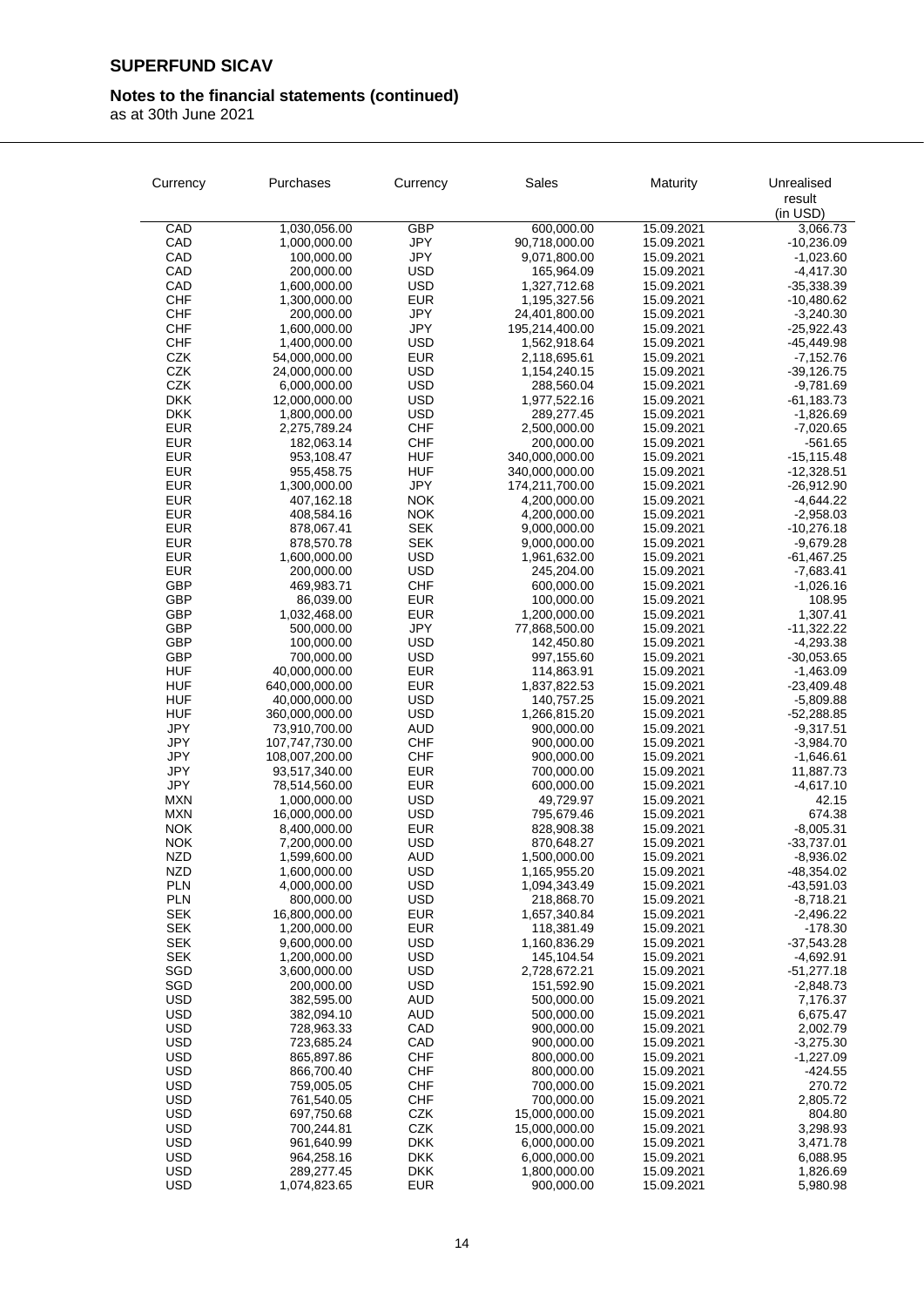### **Notes to the financial statements (continued)**

as at 30th June 2021

| Currency   | Purchases                                                                  | Currency   | Sales             | Maturity   | Unrealised<br>result<br>(in USD) |
|------------|----------------------------------------------------------------------------|------------|-------------------|------------|----------------------------------|
| <b>USD</b> | 1,071,603.00                                                               | <b>EUR</b> | 900,000.00        | 15.09.2021 | 2,760.33                         |
| <b>USD</b> | 551,728.00                                                                 | <b>GBP</b> | 400,000.00        | 15.09.2021 | $-901.69$                        |
| <b>USD</b> | 678,334.02                                                                 | <b>HUF</b> | 200,000,000.00    | 15.09.2021 | 3,597.16                         |
| <b>USD</b> | 675,242.24                                                                 | <b>HUF</b> | 200,000,000.00    | 15.09.2021 | 505.38                           |
| <b>USD</b> | 274,431.74                                                                 | <b>JPY</b> | 30,000,000.00     | 15.09.2021 | 3,930.92                         |
| <b>USD</b> | 2,835,794.69                                                               | <b>JPY</b> | 310,000,000.00    | 15.09.2021 | 40,619.52                        |
| <b>USD</b> | 409,479.70                                                                 | <b>MXN</b> | 8,500,000.00      | 15.09.2021 | $-13,583.28$                     |
| <b>USD</b> | 407,335.16                                                                 | <b>MXN</b> | 8,500,000.00      | 15.09.2021 | $-15,727.82$                     |
| <b>USD</b> | 419,681.18                                                                 | <b>NOK</b> | 3,600,000.00      | 15.09.2021 | 1,225.55                         |
| <b>USD</b> | 417,684.29                                                                 | <b>NOK</b> | 3,600,000.00      | 15.09.2021 | $-771.34$                        |
| <b>USD</b> | 561,936.00                                                                 | <b>NZD</b> | 800,000.00        | 15.09.2021 | 3,135.41                         |
| <b>USD</b> | 562,168.00                                                                 | <b>NZD</b> | 800,000.00        | 15.09.2021 | 3,367.41                         |
| <b>USD</b> | 2,117,251.82                                                               | <b>PLN</b> | 8,000,000.00      | 15.09.2021 | 15,746.91                        |
| <b>USD</b> | 633,666.21                                                                 | <b>PLN</b> | 2,400,000.00      | 15.09.2021 | 3,214.74                         |
| <b>USD</b> | 632,188.21                                                                 | <b>SEK</b> | 5,400,000.00      | 15.09.2021 | 335.89                           |
| <b>USD</b> | 629,814.73                                                                 | <b>SEK</b> | 5,400,000.00      | 15.09.2021 | $-2,037.59$                      |
| <b>USD</b> | 1,484,670.77                                                               | SGD        | 2,000,000.00      | 15.09.2021 | $-2,770.91$                      |
| <b>USD</b> | 1,338,419.33                                                               | SGD        | 1,800,000.00      | 15.09.2021 | $-278.18$                        |
| <b>ILS</b> | 7,000,000.00                                                               | <b>USD</b> | 2,161,630.68      | 17.09.2021 | $-11,902.82$                     |
|            |                                                                            |            |                   |            | -773,045.39                      |
|            | Forward foreign exchange contracts (Fcstone LLC, United States of America) |            |                   |            |                                  |
| <b>BRL</b> | 1,800,000.00                                                               | <b>USD</b> | 344,959.75        | 15.09.2021 | 14,087.65                        |
| <b>BRL</b> | 1,800,000.00                                                               | <b>USD</b> | 344,168.26        | 15.09.2021 | 14,879.14                        |
| <b>CNH</b> | 21,600,000.00                                                              | <b>USD</b> | 3,372,207.39      | 15.09.2021 | -49,093.07                       |
| <b>IDR</b> | 32,000,000,000.00                                                          | <b>USD</b> | 2,227,636.62      | 15.09.2021 | $-47,762.98$                     |
| <b>KRW</b> | 2,200,000,000.00                                                           | <b>USD</b> | 1,989,761.77      | 15.09.2021 | $-44,209.62$                     |
| PHP        | 216,000,000.00                                                             | <b>USD</b> | 4,502,814.26      | 15.09.2021 | $-92,546.67$                     |
| <b>RUB</b> | 45,000,000.00                                                              | <b>USD</b> | 606,223.90        | 15.09.2021 | 3,048.85                         |
| <b>RUB</b> | 51,000,000.00                                                              | <b>USD</b> | 690,607.73        | 15.09.2021 | $-98.61$                         |
| <b>THB</b> | 48,000,000.00                                                              | <b>USD</b> | 1,543,408.36      | 15.09.2021 | $-43,427.03$                     |
| <b>THB</b> | 4,000,000.00                                                               | <b>USD</b> | 124,455.51        | 15.09.2021 | 542.93                           |
| <b>THB</b> | 48,000,000.00                                                              | <b>USD</b> | 1,544,153.13      | 15.09.2021 | $-44,171.80$                     |
| <b>USD</b> | 3,313,188.33                                                               | <b>CNH</b> | 21,600,000.00     | 15.09.2021 | $-9,925.99$                      |
| <b>USD</b> | 1,086,071.14                                                               | <b>IDR</b> | 16,000,000,000.00 | 15.09.2021 | $-3,865.68$                      |
| <b>USD</b> | 1,084,966.43                                                               | <b>IDR</b> | 16,000,000,000.00 | 15.09.2021 | $-4,970.39$                      |
| <b>USD</b> | 1,932,044.72                                                               | <b>KRW</b> | 2,200,000,000.00  | 15.09.2021 | $-13,507.43$                     |
| <b>USD</b> | 2,215,384.62                                                               | PHP        | 108,000,000.00    | 15.09.2021 | 10,250.82                        |
| <b>USD</b> | 2,217,203.86                                                               | PHP        | 108,000,000.00    | 15.09.2021 | 12,070.06                        |
| <b>USD</b> | 1,523,809.52                                                               | <b>THB</b> | 48,000,000.00     | 15.09.2021 | 23,828.19                        |
| <b>USD</b> | 1,525,746.98                                                               | <b>THB</b> | 48,000,000.00     | 15.09.2021 | 25,765.65                        |
| <b>USD</b> | 1,518,026.57                                                               | <b>THB</b> | 48,000,000.00     | 15.09.2021 | 18,045.24                        |
| <b>USD</b> | 1,516,587.68                                                               | <b>THB</b> | 48,000,000.00     | 15.09.2021 | 16,606.35                        |

 $-214,454.39$ 

#### **Note 9 - Futures contracts**

At the date of the financial statements, the following Sub-Funds are committed in the following futures contracts:

|          | <b>SUPERFUND SICAV - SUPERFUND GREEN</b> |                                                   |            |                 |              |  |  |  |
|----------|------------------------------------------|---------------------------------------------------|------------|-----------------|--------------|--|--|--|
|          | Number                                   | Denomination                                      | Currency   | Exposure        | Unrealised   |  |  |  |
|          | οf                                       |                                                   |            | (in USD)        | result       |  |  |  |
|          | contracts                                |                                                   |            |                 | (in USD)     |  |  |  |
| Purchase | 51                                       | Australian T-Bonds 10 Year<br>FUT 09/21 SFE       | <b>AUD</b> | 5,404,800.02    | 12.704.07    |  |  |  |
| Purchase | 108                                      | Australian T-Bonds 3 Year<br>FUT 09/21 SFE        | <b>AUD</b> | 9,442,997.79    | $-27,087.01$ |  |  |  |
| Purchase | 40                                       | S&P/ASX 200 Index FUT<br>09/21 SFE                | <b>AUD</b> | 5,421,583.80    | $-45,129.83$ |  |  |  |
| Sale     | 22                                       | Canada Govt Bond 6% 10<br>Year FUT 09/21 MSE      | CAD        | $-2,585,977.38$ | $-14,620.36$ |  |  |  |
| Purchase | 17                                       | Canola FUT 11/21 WCE                              | CAD        | 222,922.46      | 34,252.02    |  |  |  |
| Purchase | 20                                       | S&P TSX 60 Index FUT<br>09/21 MSE                 | CAD        | 3.885.945.07    | 8.148.63     |  |  |  |
| Purchase | 77                                       | <b>SWISS MARKET INDEX</b><br><b>FUT 09/21 EUX</b> | <b>CHF</b> | 9,933,199.91    | $-14.668.97$ |  |  |  |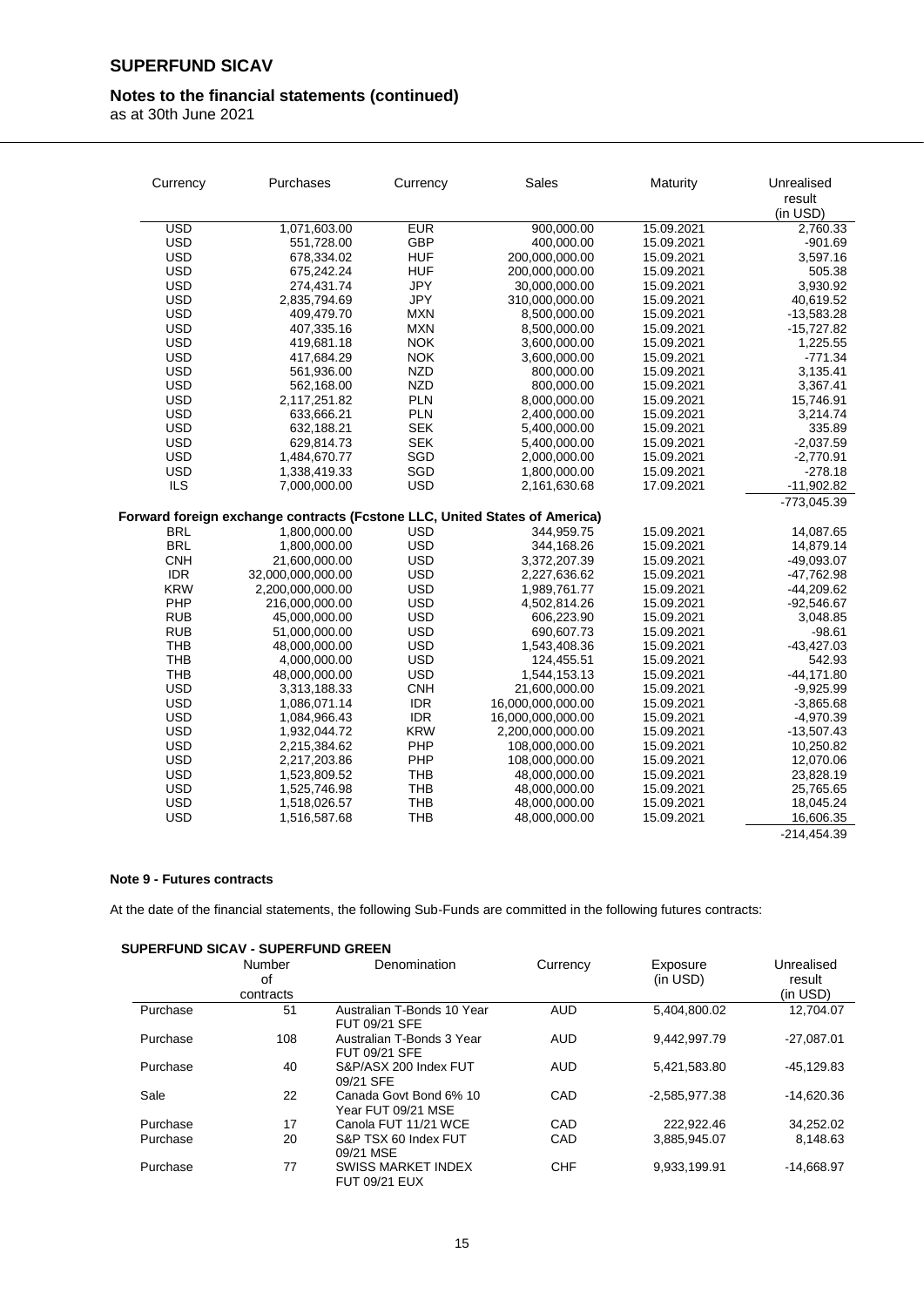### **Notes to the financial statements (continued)**

|                      | Number<br>οf | Denomination                                                     | Currency          | Exposure<br>(in USD)         | Unrealised<br>result         |
|----------------------|--------------|------------------------------------------------------------------|-------------------|------------------------------|------------------------------|
|                      | contracts    |                                                                  |                   |                              | (in USD)                     |
| Sale                 | 1            | Swiss Federal Bond 6% 10<br>Year FUT 09/21 EUX                   | CHF               | $-182,009.95$                | $-1,384.68$                  |
| Purchase<br>Purchase | 20<br>68     | AEX Index FUT 07/21 EOE<br>CAC 40 Index FUT 07/21                | <b>EUR</b><br>EUR | 3,459,358.06<br>5,245,267.72 | $-9,147.26$<br>$-109,390.05$ |
| Purchase             | 30           | <b>MONEP</b><br>DAX Germany Index FUT                            | <b>EUR</b>        | 13,809,826.80                | -40,864.49                   |
| Purchase             | 15           | 09/21 EUX<br>Emission C02 Carbon<br>Dioxide FUT 12/21 ICE        | <b>EUR</b>        | 1,002,653.19                 | 55,791.89                    |
| Purchase             | 44           | Euro BTP 10 Years FUT<br>09/21 EUX                               | <b>EUR</b>        | 7,899,847.03                 | 8,172.13                     |
| Purchase             | 44           | Euro BUXL 30 Years FUT<br>09/21 EUX                              | <b>EUR</b>        | 10,604,087.65                | 127,088.98                   |
| Purchase             | 163          | Euro Bund 10 Years FUT<br>09/21 EUX                              | <b>EUR</b>        | 33,362,992.89                | 77,699.45                    |
| Purchase             | 23           | Euro Stoxx 50 EUR (Price)<br>Index FUT 09/21 EUX                 | <b>EUR</b>        | 1,106,072.74                 | $-15,211.54$                 |
| Purchase             | 121          | Euro Stoxx 50 Volatility<br>VSTOXX Index FUT 07/21<br><b>EUX</b> | <b>EUR</b>        | 257,549.83                   | $-6,008.41$                  |
| Purchase             | 75           | Euro Stoxx Banks EUR<br>Price Index FUT 09/21 EUX                | <b>EUR</b>        | 415,771.13                   | $-6,281.78$                  |
| Purchase             | 88           | Euro-BOBL 5 Years FUT<br>09/21 EUX                               | <b>EUR</b>        | 13,998,606.16                | $-8,269.85$                  |
| Purchase             | 247          | Euro-Schatz 6% 2 Years<br><b>FUT 09/21 EUX</b>                   | <b>EUR</b>        | 32,844,976.16                | $-9,286.81$                  |
| Purchase             | 25           | FTSE MIB Index FUT 09/21<br>MIL                                  | <b>EUR</b>        | 3,706,217.90                 | -87,660.27                   |
| Purchase             | 161          | French OAT FUT 09/21 EUX                                         | <b>EUR</b>        | 30,362,930.75                | 94,858.04                    |
| Purchase             | 17           | IBEX 35 Index FUT 07/21<br><b>MEFF</b>                           | <b>EUR</b>        | 1,771,598.24                 | -77,793.22                   |
| Purchase             | 3            | Maize FUT 08/21 MATIF                                            | <b>EUR</b>        | 42,644.33                    | $-3,779.74$                  |
| Purchase             | 67           | Rapeseed FUT 08/21<br><b>MATIF</b>                               | <b>EUR</b>        | 2,110,353.44                 | $-385.39$                    |
| Sale                 | 208          | Wheat Miling FUT 09/21<br><b>MATIF</b>                           | <b>EUR</b>        | -2,580,537.96                | $-30,400.95$                 |
| Purchase             | 20           | Cocoa FUT 09/21 ICE                                              | <b>GBP</b>        | 451,425.18                   | -276.27                      |
| Sale                 | 3            | EUR FUT 09/21 CME                                                | <b>GBP</b>        | $-445,200.47$                | 1,350.96                     |
| Purchase             | 25           | FTSE 100 Index FUT 09/21<br><b>ICE</b>                           | GBP               | 2,410,628.42                 | $-43,629.94$                 |
| Purchase             | 27           | Long Gilt Fut 10 Years FUT<br>09/21 ICE                          | <b>GBP</b>        | 4,777,675.25                 | 18,496.28                    |
| Purchase             | 7            | Hang Seng China<br>Enterprises Index FUT 07/21<br><b>HKFE</b>    | <b>HKD</b>        | 476,431.77                   | $-8,279.95$                  |
| Purchase             | 50           | Hang Seng Index FUT 07/21<br><b>HKFE</b>                         | HKD               | 9,216,753.05                 | $-83,147.15$                 |
| Purchase             | 18           | Brent Crude Oil Dub Oman<br><b>FUT 11/21 TCM</b>                 | JPY               | 391,304.37                   | 15,530.53                    |
| Purchase             | 32           | Gold - Ounce FUT 04/22<br><b>OSE</b>                             | JPY               | 1,799,612.62                 | -71,772.93                   |
| Purchase             | 40           | Japan Govt Bond 6% 10<br>Year FUT 09/21 OSE                      | JPY               | 54,675,380.24                | $-29,466.10$                 |
| Purchase             | 5            | Nikkei 225 Index FUT 09/21<br><b>CME</b>                         | JPY               | 648,006.34                   | $-10,114.89$                 |
| Purchase             | 14           | Nikkei 225 Index FUT 09/21<br><b>OSE</b>                         | JPY               | 363,072.78                   | $-2,635.73$                  |
| Purchase             | 4            | Nikkei 225 Index FUT 09/21<br>SGX                                | JPY               | 517,954.52                   | $-2,432.98$                  |
| Sale                 | 14           | Platinium FUT 04/22 OSE                                          | JPY               | $-237,549.01$                | 22.53                        |
| Purchase             | 2            | Rubber FUT 11/21 OSE                                             | JPY               | 20,319.89                    | $-973.19$                    |
| Purchase             | 5            | TOPIX Index (TOKYO) FUT<br>09/21 OSE                             | JPY               | 875,422.44                   | $-5,812.12$                  |
| Purchase             | 38           | KOREA KOSPI 200 FUT<br>09/21 KSE                                 | <b>KRW</b>        | 3,689,919.04                 | 28,565.60                    |
| Purchase             | 242          | Korea 10 Years FUT 09/21<br><b>KFE</b>                           | <b>KRW</b>        | 26,942,544.74                | -46,767.05                   |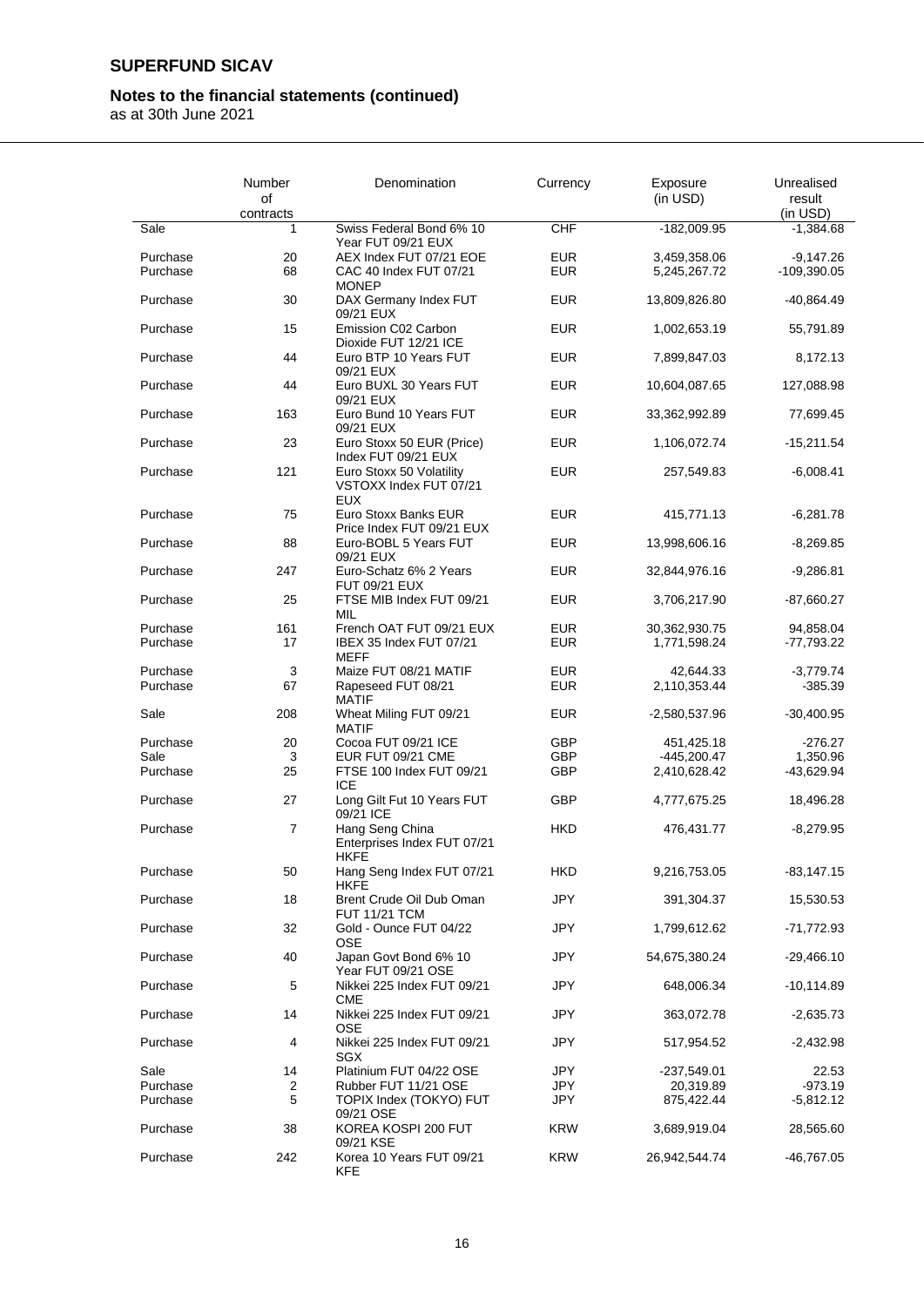### **Notes to the financial statements (continued)**

|          | Number<br>οf | Denomination                                                     | Currency   | Exposure<br>(in <b>USD</b> ) | Unrealised<br>result      |
|----------|--------------|------------------------------------------------------------------|------------|------------------------------|---------------------------|
|          | contracts    |                                                                  |            |                              | (in USD)                  |
| Sale     | 644          | Korea 3 Years FUT 09/21<br>KFE                                   | <b>KRW</b> | $-62,681,188.43$             | 204,893.47                |
| Sale     | 164          | <b>KUALA LUMPUR</b><br><b>COMPOSITE INDEX FUT</b><br>07/21 MDE   | MYR.       | $-3,027,965.80$              | 24,178.01                 |
| Purchase | 21           | Palm oil 1 Ton (1000 Kg)<br>Crude FUT 09/21 MDE                  | <b>MYR</b> | 455,130.68                   | 23,937.13                 |
| Purchase | 84           | OMX Stockholm 30 Index<br>FUT 07/21 OMX                          | <b>SEK</b> | 2,225,672.92                 | $-13,552.07$              |
| Purchase | 44           | <b>MSCI Singapore Free</b><br>IndexSM (The) FUT 07/21<br>SGX     | SGD        | 1,163,372.63                 | $-89.26$                  |
| Purchase | 132          | AUD FUT 09/21 CME                                                | USD        | 9,897,360.00                 | -271,813.70               |
| Sale     | 11           | Aluminum Primary FUT<br>09/21 LME                                | <b>USD</b> | $-694,237.50$                | $-24,837.50$              |
| Purchase | 32           | Aluminum Primary FUT<br>09/21 LME                                | <b>USD</b> | 2,019,600.00                 | 35,825.00                 |
| Purchase | 75           | Brent Crude FUT 09/21 ICE                                        | <b>USD</b> |                              |                           |
| Purchase | 63           | Brent Crude FUT 09/21<br><b>NYM</b>                              | <b>USD</b> | 5,596,500.00<br>4,701,060.00 | 138,590.00<br>$-3,726.61$ |
| Purchase | 31           | Brent Crude FUT 10/21 ICE                                        | <b>USD</b> | 2,287,490.00                 | -13,600.00                |
| Sale     | 77           | CAD FUT 09/21 CME                                                | <b>USD</b> | $-6,207,740.00$              | 13,989.20                 |
| Sale     | 24           | <b>CBOE SPX Volatility Index</b><br>FUT 07/21 CBF                | <b>USD</b> | -429,679.20                  | 26,400.80                 |
| Purchase | 23           | CHF FUT 09/21 CME                                                | <b>USD</b> | 3,110,462.50                 | -46,595.00                |
| Purchase | 76           | Cattle Feeder FUT 08/21<br><b>CME</b>                            | <b>USD</b> | 5,875,750.00                 | 91,737.00                 |
| Purchase | 8            | Cocoa FUT 09/21 FNX                                              | <b>USD</b> | 191,120.00                   | $-3,130.00$               |
| Sale     | 20           | Coffee 'C' FUT 09/21 FNX                                         | <b>USD</b> | $-1,198,125.00$              | $-41,568.75$              |
| Purchase | 1            | Coffee Robusta FUT 09/21<br><b>ICE</b>                           | <b>USD</b> | 17,050.00                    | 120.00                    |
| Purchase | 5            | Copper FUT 09/21 COMEX                                           | <b>USD</b> | 536,125.00                   | 2,550.00                  |
| Sale     | 10           | Copper FUT 09/21 LME                                             | <b>USD</b> | $-2,344,250.00$              | 12,547.50                 |
| Purchase | 13           | Copper FUT 09/21 LME                                             | <b>USD</b> | 3,047,525.00                 | $-268,637.50$             |
| Sale     | 11           | Corn FUT 12/21 CBOT                                              | <b>USD</b> | $-323,675.00$                | -33,771.88                |
| Sale     | 19           | Cotton FUT 12/21 FNX                                             | <b>USD</b> | $-806,550.00$                | 18,010.00                 |
| Sale     | 3            | DJ Industrial Average Index<br>FUT 09/21 CBOT                    | <b>USD</b> | -515,985.00                  | $-1,463.57$               |
| Purchase | 157          | DOLLAR NEO-ZELANDAIS<br>FUT 09/21 CME                            | <b>USD</b> | 10,963,310.00                | $-266,797.00$             |
| Sale     | 16           | EUR FUT 09/21 CME                                                | <b>USD</b> | $-2,373,000.00$              | 13,694.00                 |
| Purchase | 18           | FC Orange Juice-A FUT<br>09/21 FNX                               | <b>USD</b> | 332,505.00                   | $-1,552.50$               |
| Purchase | 63           | FST Taiwan RIX Capped<br>Price Return TWD Index<br>FUT 07/21 SGX | <b>USD</b> | 3,843,630.00                 | 27,020.00                 |
| Purchase | 40           | FTSE XINHUA CHINA A 50<br>Index FUT 07/21 SGX                    | <b>USD</b> | 692,000.00                   | 118.00                    |
| Purchase | 76           | GBP FUT 09/21 CME                                                | <b>USD</b> | 6,557,375.00                 | -123,578.94               |
| Purchase | 65           | Gas Oil FUT 07/21 ICE                                            | <b>USD</b> | 3,878,875.00                 | 113,475.00                |
| Purchase | 45           | Gas Oil FUT 08/21 ICE                                            | <b>USD</b> | 2,692,125.00                 | 44,250.00                 |
| Sale     | 3            | Gasoline FUT 08/21 NYM                                           | <b>USD</b> | $-282,466.80$                | 683.17                    |
| Purchase | 8            | Gasoline FUT 09/21 NYM                                           | <b>USD</b> | 747,062.40                   | 20,013.13                 |
| Sale     | 20           | Gold - Ounce FUT 08/21<br><b>CMX</b>                             | <b>USD</b> | $-3,543,200.00$              | 12,478.51                 |
| Sale     | 30           | JPY FUT 09/21 CME                                                | USD        | $-3,377,625.00$              | 42,189.75                 |
| Purchase | 35           | Lead FUT 09/21 LME                                               | <b>USD</b> | 1,987,125.00                 | 49,062.50                 |
| Purchase | 32           | Lean Hogs FUT 08/21 CME                                          | <b>USD</b> | 1,321,600.00                 | -150,030.12               |
| Purchase | 39           | Live Cattle FUT 08/21 CME                                        | <b>USD</b> | 1,914,510.00                 | 22,063.92                 |
| Purchase | 12           | Live Cattle FUT 10/21 CME                                        | <b>USD</b> | 615,120.00                   | 7,400.16                  |
| Purchase | 1            | Lumber FUT 09/21 CME                                             | <b>USD</b> | 81,114.00                    | $-4,576.00$               |
| Purchase | 426          | MXN FUT 09/21 CME                                                | <b>USD</b> | 10,586,100.00                | -90,913.50                |
| Purchase | 5            | NIKKEI 225 (CME) FUT                                             | <b>USD</b> | 719,625.00                   | $-1,775.00$               |
|          |              | 09/21 CME<br>NY Harbor ULSD FUT 08/21                            | <b>USD</b> |                              |                           |
| Purchase | 10           | <b>NYM</b>                                                       |            | 893,886.00                   | 20,725.32                 |
| Purchase | 25           | Nasdaq 100 Stock Index<br>FUT 09/21 CME                          | <b>USD</b> | 7,274,500.00                 | 258,700.26                |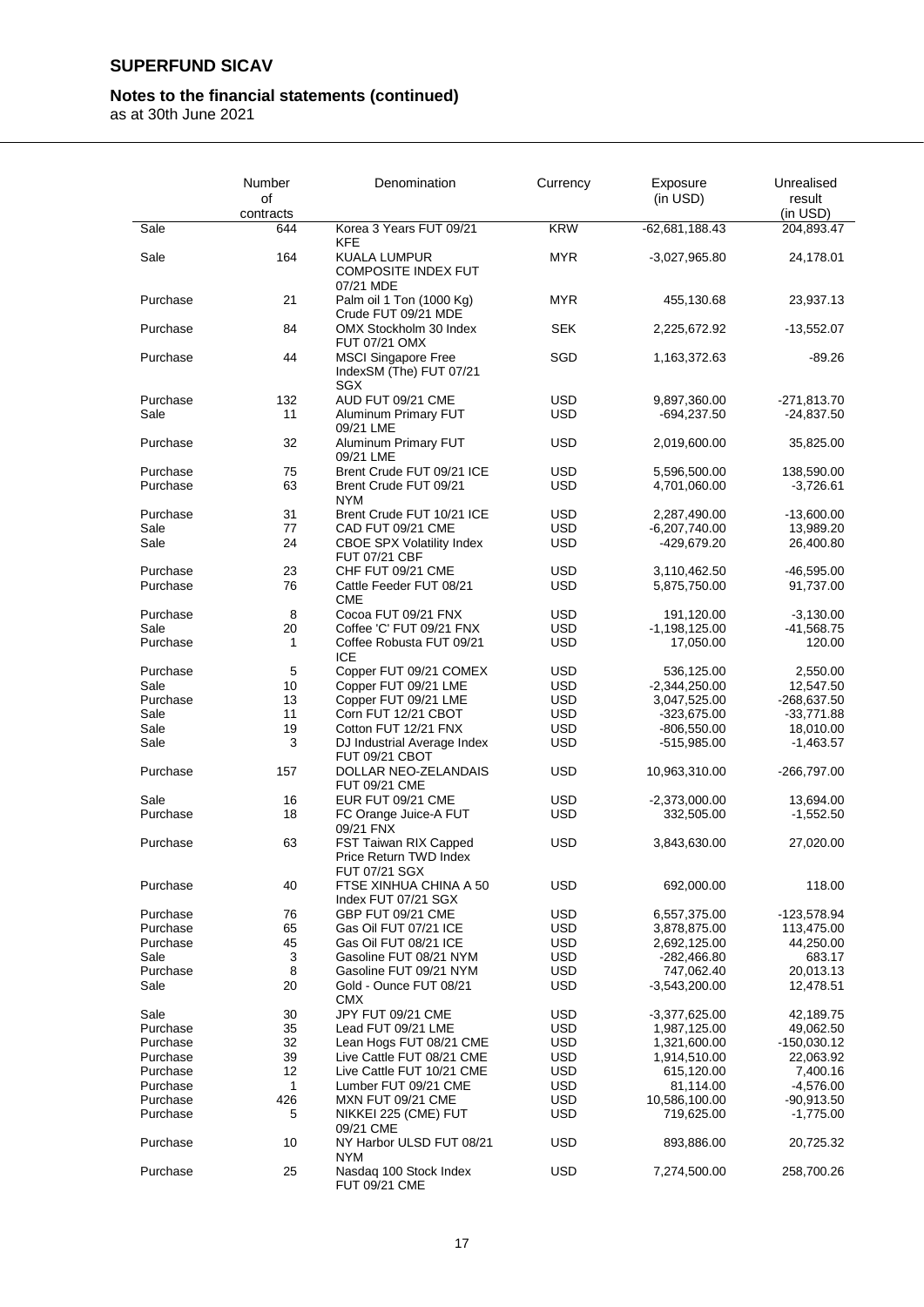## **Notes to the financial statements (continued)**

|          | Number<br>οf<br>contracts                     | Denomination                                               | Currency   | Exposure<br>(in USD) | Unrealised<br>result<br>(in USD) |
|----------|-----------------------------------------------|------------------------------------------------------------|------------|----------------------|----------------------------------|
| Purchase | 85                                            | National S.E. S&P CNX Nifty                                | <b>USD</b> | 2,676,990.00         | $-21,785.00$                     |
| Purchase | 27                                            | Index FUT 07/21 SGX<br>Natural Gas FUT 08/21<br><b>NYM</b> | <b>USD</b> | 985,500.00           | 38,474.00                        |
| Purchase | 36                                            | Natural Gas FUT 09/21<br><b>NYM</b>                        | <b>USD</b> | 1,304,640.00         | 143,109.96                       |
| Purchase | 24                                            | Natural Gas FUT 10/21<br><b>NYM</b>                        | <b>USD</b> | 868,560.00           | 132,812.80                       |
| Purchase | 24                                            | Natural Gas FUT 11/21<br><b>NYM</b>                        | <b>USD</b> | 877,920.00           | 79,193.04                        |
| Sale     | 3                                             | Nickel FUT 09/21 LME                                       | USD        | -327,852.00          | $-8,892.00$                      |
| Purchase | 20                                            | Nickel FUT 09/21 LME                                       | <b>USD</b> | 2,185,680.00         | 22,134.00                        |
| Sale     | 2                                             | Oats FUT 12/21 CBT                                         | USD        | $-39,200.00$         | $-1,575.00$                      |
| Purchase | 48                                            | Platinium FUT 10/21 NYM                                    | <b>USD</b> | 2,574,960.00         | $-78,380.00$                     |
| Purchase | 8                                             | RUSSELL 2000 FUT 09/21<br><b>CME</b>                       | <b>USD</b> | 923,120.00           | 5,249.08                         |
| Sale     | 12                                            | Redwheat FUT 09/21 MGE                                     | <b>USD</b> | -509,850.00          | -37,912.50                       |
| Sale     | 6                                             | Rice FUT 09/21 CBOT                                        | <b>USD</b> | $-161,700.00$        | 522.86                           |
| Purchase | $\overline{2}$                                | S&P 400 MIDCAP FUT<br>09/21 CME                            | <b>USD</b> | 538,480.00           | 3,370.00                         |
| Purchase | 28                                            | S&P 500 Index FUT 09/21<br><b>CME</b>                      | USD        | 6,004,040.00         | 66,255.47                        |
| Purchase | 30                                            | Silver FUT 09/21 COMEX                                     | <b>USD</b> | 3,929,100.00         | $-3,386.55$                      |
| Purchase | 42                                            | Soybean FUT 11/21 CBOT                                     | <b>USD</b> | 2,937,900.00         | 266,651.70                       |
| Purchase | 28                                            | Soybean Meal FUT 12/21<br><b>CBOT</b>                      | <b>USD</b> | 1,068,760.00         | 79,143.33                        |
| Sale     | 50                                            | Soybean Oil FUT 12/21<br><b>CBOT</b>                       | <b>USD</b> | -1,882,800.00        | -137,862.00                      |
| Sale     | 50                                            | Sugar 11 FUT 10/21 FNX                                     | <b>USD</b> | $-1,001,840.00$      | $-40,656.00$                     |
| Sale     | 16                                            | US Dollar Index SPOT FUT<br>09/21 FNX                      | <b>USD</b> | $-1,478,896.00$      | $-12,146.00$                     |
| Purchase | 100                                           | US Treasury Bond (Long)<br>FUT 09/21 CBOT                  | <b>USD</b> | 16,075,000.00        | 346,033.69                       |
| Purchase | 11                                            | US Treasury Bond Ultra<br>Long FUT 09/21 CBOT              | <b>USD</b> | 2,119,562.50         | 43,489.40                        |
| Purchase | 54                                            | US Treasury Note 10 Years<br>FUT 09/21 CBOT                | <b>USD</b> | 7,155,000.00         | 2,742.18                         |
| Sale     | 209                                           | US Treasury Note 2 Years<br>FUT 09/21 CBOT                 | <b>USD</b> | -46,046,946.88       | 18,885.75                        |
| Purchase | 50                                            | US Treasury Note 5 Years<br>FUT 09/21 CBOT                 | <b>USD</b> | 6,171,484.50         | 5,998.04                         |
| Purchase | 3                                             | West Texas Intermediate<br>Crude FUT 08/21 ICE             | <b>USD</b> | 220,410.00           | 5,490.00                         |
| Purchase | 34                                            | West Texas Intermediate<br>Crude FUT 08/21 NYM             | <b>USD</b> | 2,497,980.00         | 56,236.60                        |
| Purchase | 22                                            | West Texas Intermediate<br>Crude FUT 09/21 NYM             | <b>USD</b> | 1,600,940.00         | 89,958.66                        |
| Purchase | 18                                            | West Texas Intermediate<br>Crude FUT 10/21 NYM             | <b>USD</b> | 1,291,680.00         | 20,504.45                        |
| Sale     | 29                                            | Wheat 5000 Bushel Hard<br>Red Winter FUT 09/21<br>CBOT     | USD        | $-955,550.00$        | -68,716.99                       |
| Sale     | 5                                             | Wheat FUT 12/21 CBOT                                       | <b>USD</b> | -171,250.00          | $-8,722.23$                      |
| Purchase | 28                                            | White Sugar FUT 08/21 ICE                                  | <b>USD</b> | 626,780.00           | 10,070.00                        |
| Sale     | 8                                             | Zinc FUT 09/21 LME                                         | USD        | -595,400.00          | -14,481.25                       |
| Purchase | 28                                            | Zinc FUT 09/21 LME                                         | USD        | 2,083,900.00         | $-4,725.00$                      |
| Purchase | 4                                             | FTSE/JSE AFRICA TOP40<br>INDEX FUT 09/21 SAF               | ZAR        | 167,809.79           | $-944.48$                        |
|          | <b>Futures contracts linked to Class EUR</b>  |                                                            |            |                      |                                  |
| Purchase | 172                                           | EUR FUT 09/21 CME                                          | <b>USD</b> | 25,509,750.00        | -703,305.00                      |
| Purchase | 5                                             | EUR FUT 09/21 CME                                          | <b>USD</b> | 741,562.50           | -17,551.63                       |
|          | <b>Futures contracts linked to Class Gold</b> |                                                            |            |                      |                                  |
| Purchase | 197                                           | Gold - Ounce FUT 08/21<br><b>CMX</b>                       | <b>USD</b> | 34,900,520.00        | $-2,628,946.21$                  |
| Purchase | 8                                             | Gold - Ounce FUT 08/21<br><b>CMX</b>                       | <b>USD</b> | 1,417,280.00         | -95,413.12                       |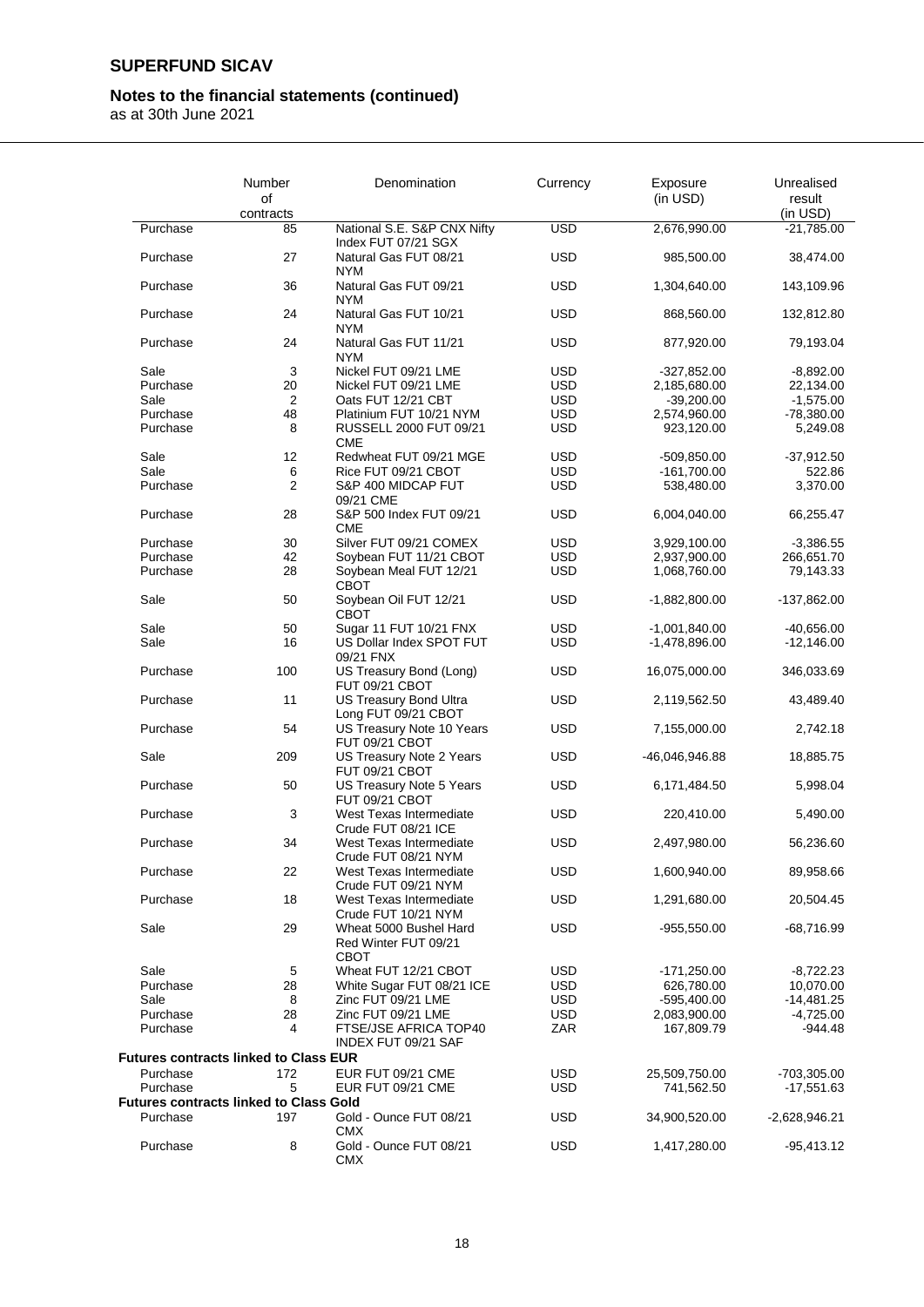### **Notes to the financial statements (continued)**

|                                                 | Number<br>οf                    | Denomination                                                   | Currency   | Exposure<br>(in USD) | Unrealised<br>result    |
|-------------------------------------------------|---------------------------------|----------------------------------------------------------------|------------|----------------------|-------------------------|
| <b>Futures contracts linked to Class Silver</b> | contracts                       |                                                                |            |                      | (in USD)                |
| Purchase                                        | 189                             | Silver FUT 09/21 COMEX                                         | <b>USD</b> | 24,753,330.00        | $-21,335.27$            |
|                                                 |                                 |                                                                |            |                      | $-2,937,766.09$         |
|                                                 |                                 |                                                                |            |                      |                         |
|                                                 | SUPERFUND SICAV - SUPERFUND RED |                                                                |            |                      |                         |
|                                                 | Number                          | Denomination                                                   | Currency   | Exposure             | Unrealised              |
|                                                 | οf                              |                                                                |            | (in USD)             | result                  |
| Purchase                                        | contracts<br>3                  | Australian T-Bonds 10 Year                                     | <b>AUD</b> | 317,929.41           | (in USD)<br>$-1,048.42$ |
|                                                 |                                 | FUT 09/21 SFE                                                  |            |                      |                         |
| Purchase                                        | 13                              | Australian T-Bonds 3 Year<br>FUT 09/21 SFE                     | <b>AUD</b> | 1,136,657.14         | $-3,750.61$             |
| Purchase                                        | 1                               | S&P/ASX 200 Index FUT<br>09/21 SFE                             | AUD        | 135,539.60           | $-1,238.49$             |
| Purchase                                        | 3                               | Canada Govt Bond 6% 10<br>Year FUT 09/21 MSE                   | CAD        | 352,633.28           | $-880.45$               |
| Sale                                            | 1                               | DAX Germany Index FUT<br>09/21 EUX                             | <b>EUR</b> | -460,327.56          | 1,452.61                |
| Purchase                                        | 2                               | Euro BTP 10 Years FUT<br>09/21 EUX                             | <b>EUR</b> | 359,083.96           | 929.54                  |
| Purchase                                        | 1                               | Euro BUXL 30 Years FUT<br>09/21 EUX                            | <b>EUR</b> | 241,001.99           | 917.01                  |
| Purchase                                        | 2                               | Euro Bund 10 Years FUT<br>09/21 EUX                            | <b>EUR</b> | 409,361.88           | 1,361.30                |
| Purchase                                        | 6                               | Euro-BOBL 5 Years FUT<br>09/21 EUX                             | <b>EUR</b> | 954,450.42           | $-1,209.91$             |
| Purchase                                        | 43                              | Euro-Schatz 6% 2 Years<br><b>FUT 09/21 EUX</b>                 | <b>EUR</b> | 5,717,951.32         | $-937.35$               |
| Purchase                                        | 4                               | French OAT FUT 09/21 EUX                                       | <b>EUR</b> | 754,358.53           | 2,202.23                |
| Purchase                                        | 1                               | Rapeseed FUT 08/21<br><b>MATIF</b>                             | <b>EUR</b> | 31,497.81            | 44.47                   |
| Sale                                            | 3                               | Wheat Miling FUT 09/21<br><b>MATIF</b>                         | <b>EUR</b> | $-37,219.30$         | $-385.39$               |
| Purchase                                        | 2                               | Long Gilt Fut 10 Years FUT<br>09/21 ICE                        | <b>GBP</b> | 353,901.87           | 2,610.75                |
| Sale                                            | 5                               | Hang Seng China<br>Enterprises Index FUT 07/21<br><b>HKFE</b>  | <b>HKD</b> | $-340,308.41$        | 4,938.35                |
| Purchase                                        | 1                               | EUR FUT 09/21 CME                                              | <b>JPY</b> | 148,378.02           | 64.76                   |
| Purchase                                        | 1                               | Japan Govt Bond 6% 10<br>Year FUT 09/21 OSE                    | JPY        | 1,366,884.51         | 180.22                  |
| Purchase                                        | 3                               | Nikkei 225 Index FUT 09/21<br><b>OSE</b>                       | <b>JPY</b> | 77,801.31            | -40.55                  |
| Purchase                                        | 2                               | TOPIX Index (TOKYO) FUT<br>09/21 OSE                           | JPY        | 350,168.98           | 991.21                  |
| Purchase                                        | 6                               | Korea 10 Years FUT 09/21<br><b>KFE</b>                         | <b>KRW</b> | 667,996.98           | $-991.28$               |
| Sale                                            | 2                               | Korea 3 Years FUT 09/21<br><b>KFE</b>                          | <b>KRW</b> | -194,662.08          | 539.89                  |
| Sale                                            | 9                               | <b>KUALA LUMPUR</b><br><b>COMPOSITE INDEX FUT</b><br>07/21 MDE | <b>MYR</b> | -166,168.85          | 1,505.48                |
| Sale                                            | 3                               | OMX Stockholm 30 Index<br>FUT 07/21 OMX                        | <b>SEK</b> | -79,488.32           | -81.85                  |
| Sale                                            | 10                              | AUD FUT 09/21 CME                                              | USD.       | -749,800.00          | 20,416.00               |
| Sale                                            | 1                               | Aluminum Primary FUT<br>09/21 LME                              | <b>USD</b> | $-63,112.50$         | $-725.00$               |
| Purchase                                        | 1                               | Aluminum Primary FUT<br>09/21 LME                              | <b>USD</b> | 63,112.50            | 1,162.50                |
| Purchase                                        | 1                               | Brent Crude FUT 09/21 ICE                                      | <b>USD</b> | 74,620.00            | $-400.00$               |
| Purchase                                        | 1                               | Brent Crude FUT 09/21<br><b>NYM</b>                            | <b>USD</b> | 74,620.00            | -45.85                  |
| Purchase                                        | 1                               | Cattle Feeder FUT 08/21<br><b>CME</b>                          | <b>USD</b> | 77,312.50            | 925.00                  |
| Purchase                                        | 5                               | DOLLAR NEO-ZELANDAIS<br>FUT 09/21 CME                          | <b>USD</b> | 349,150.00           | $-6,277.40$             |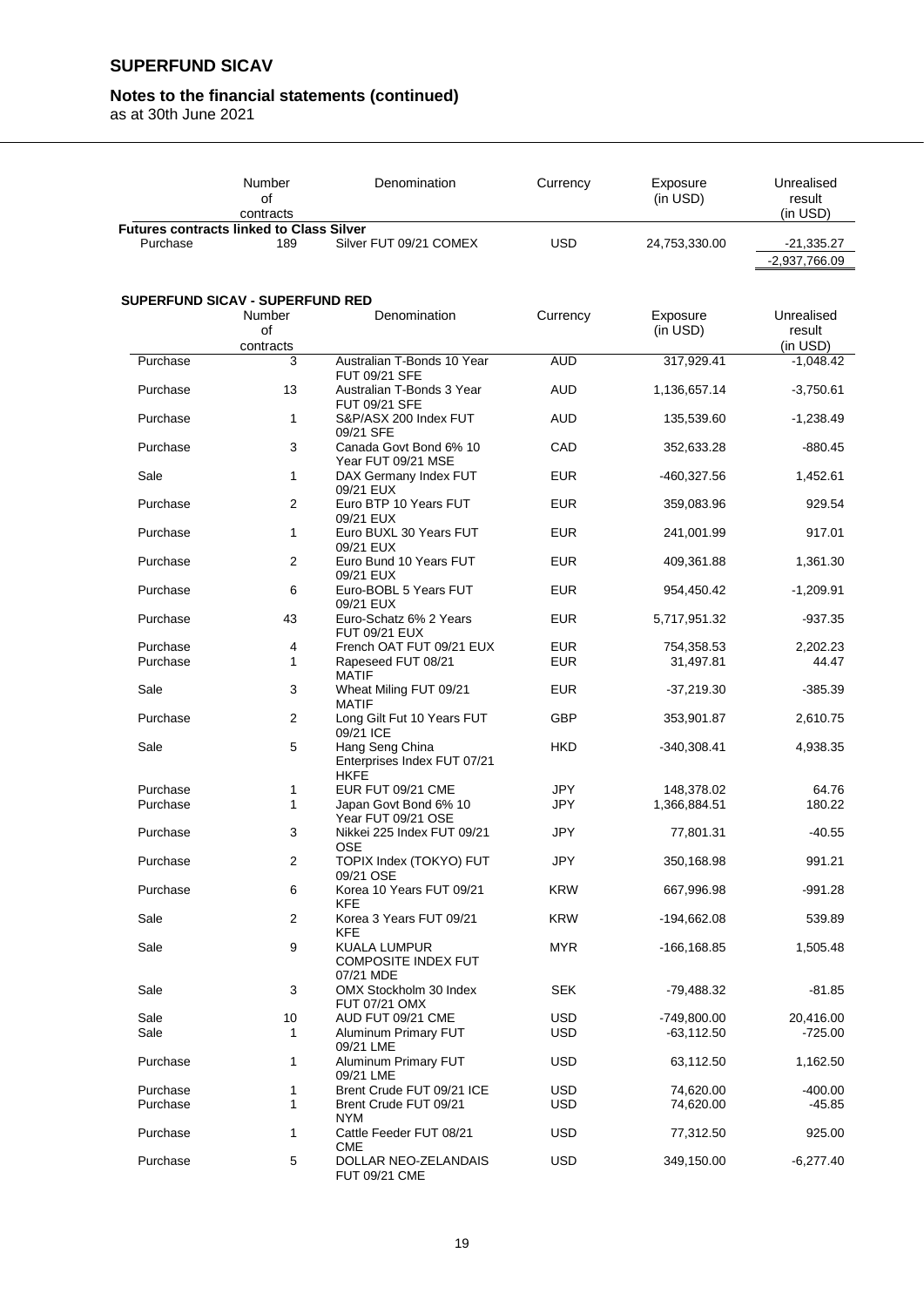#### **Notes to the financial statements (continued)**

as at 30th June 2021

|          | <b>Number</b><br>of<br>contracts                | Denomination                                                     | Currency   | Exposure<br>(in USD) | Unrealised<br>result<br>(in USD) |
|----------|-------------------------------------------------|------------------------------------------------------------------|------------|----------------------|----------------------------------|
| Purchase | $\overline{2}$                                  | FST Taiwan RIX Capped<br>Price Return TWD Index<br>FUT 07/21 SGX | <b>USD</b> | 122,020.00           | 1,040.00                         |
| Purchase | 1                                               | Gas Oil FUT 07/21 ICE                                            | <b>USD</b> | 59.675.00            | 1,375.00                         |
| Purchase | 10                                              | National S.E. S&P CNX Nifty<br>Index FUT 07/21 SGX               | <b>USD</b> | 314,940.00           | $-1,236.00$                      |
| Purchase | 1                                               | Natural Gas FUT 08/21<br><b>NYM</b>                              | <b>USD</b> | 36,500.00            | 3,693.33                         |
| Purchase | 2                                               | RUSSELL 2000 FUT 09/21<br><b>CME</b>                             | <b>USD</b> | 230,780.00           | 3,782.22                         |
| Purchase | 1                                               | US Treasury Bond (Long)<br>FUT 09/21 CBOT                        | <b>USD</b> | 160,750.00           | 1,338.54                         |
| Purchase | 1                                               | US Treasury Bond Ultra<br>Long FUT 09/21 CBOT                    | <b>USD</b> | 192,687.50           | 3,642.86                         |
| Sale     | 14                                              | US Treasury Note 10 Years<br>FUT 09/21 CBOT                      | <b>USD</b> | $-1,855,000.00$      | $-5,410.16$                      |
| Purchase | 5                                               | US Treasury Note 5 Years<br>FUT 09/21 CBOT                       | <b>USD</b> | 617,148.45           | 613.58                           |
| Purchase | 1                                               | West Texas Intermediate<br>Crude FUT 08/21 NYM                   | <b>USD</b> | 73,470.00            | 1,575.40                         |
|          | <b>Futures contracts linked to Class EUR</b>    |                                                                  |            |                      |                                  |
| Purchase | 22                                              | EUR FUT 09/21 CME                                                | <b>USD</b> | 3,262,875.00         | $-91,016.75$                     |
|          | <b>Futures contracts linked to Class Gold</b>   |                                                                  |            |                      |                                  |
| Purchase | 5                                               | Gold - Ounce FUT 08/21<br><b>CMX</b>                             | <b>USD</b> | 885,800.00           | $-67,737.94$                     |
|          | <b>Futures contracts linked to Class Silver</b> |                                                                  |            |                      |                                  |
| Purchase | 16                                              | Silver FUT 09/21 COMEX                                           | <b>USD</b> | 2,095,520.00         | $-1,806.16$                      |
|          |                                                 |                                                                  |            |                      | $-127,917.31$                    |

#### **Note 10 - Changes in investments**

The statement of changes in investments for the reporting period is available free of charge at the registered office of the Company as well as through any paying agent.

#### **Note 11 - Events occurred during the reporting period**

The outbreak of the novel coronavirus ("COVID-19") in many countries adversely impacted global commercial activity with many countries instituting quarantines and restrictions on travel, and has contributed to significant volatility in financial markets. Such measures, as well as the general uncertainty surrounding the dangers and impact of COVID-19, created significant disruption in supply chains and economic activity. The outbreak could have a continued adverse impact on economic and market conditions. COVID-19 continues to present material uncertainty and risk with respect to our and our portfolio companies' performance and financial results.

#### **Note 12 - Subsequent events**

With effect on 31st August 2021, the Board of Directors of the Company appointed Mr Jürgen GRAF as Director of the Company, in replacement of Mr Ulf Freimut MEDEK.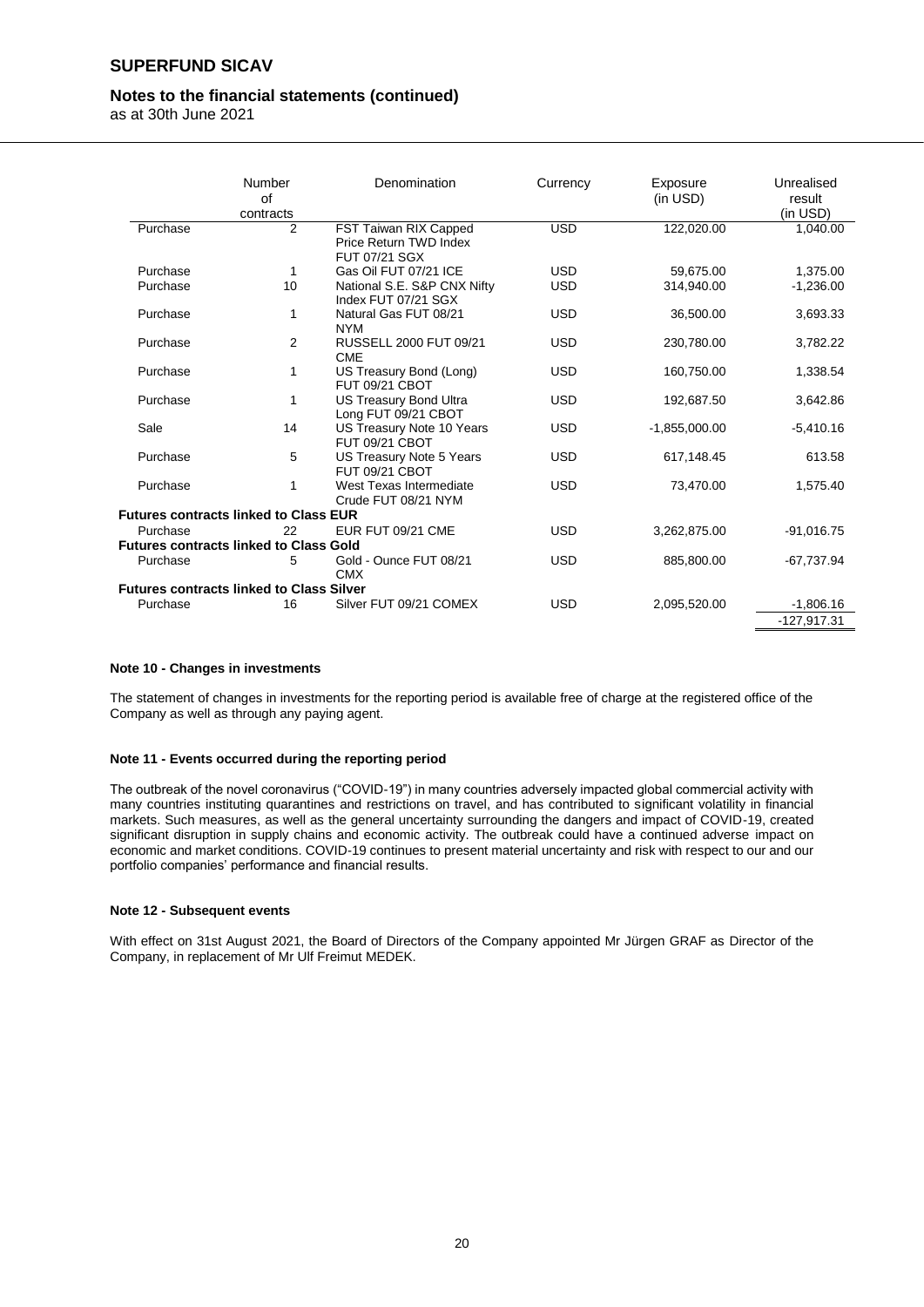#### **Additional information**

as at 30th June 2021

#### **Remuneration policy note:**

#### **Remuneration policies and practices**

The Alternative Investment Fund Manager ("AIFM") has established and applies a remuneration policy and practices that are consistent with, and promote, sound and effective risk management and that neither encourage risk taking which is inconsistent with the risk profiles, rules, the Prospectus or the Articles of Incorporation nor impair compliance with the AIFM's obligation to act in the best interest of the Company (the Remuneration Policy).

The Remuneration Policy includes fixed and variable components of salaries and applies to those categories of staff, including senior management, risk takers, control functions and any employee receiving total remuneration that falls within the remuneration bracket of senior management and risk takers whose professional activities have a material impact on the risk profiles of the AIFM, the Company or the Sub-Funds. Within the AIFM, these categories of staff represents 24 persons.

The Remuneration Policy is in line with the business strategy, objectives, values and interests of the AIFM, the Company and the Shareholders and includes measures to avoid conflicts of interest.

In particular, the Remuneration Policy will ensure that:

a) the staff engaged in control functions are compensated in accordance with the achievement of the objectives linked to their functions, independently of the performance of the business areas that they control;

b) the fixed and variable components of total remuneration are appropriately balanced and the fixed component represents a sufficiently high proportion of the total remuneration to allow the operation of a fully flexible policy on variable remuneration components, including the possibility to pay no variable remuneration component;

c) the measurement of performance used to calculate variable remuneration components or pools of variable remuneration components includes a comprehensive adjustment mechanism to integrate all relevant types of current and future risks.

The following table shows the fixed and variable remuneration in 2020 for the Identified Staff (24 persons), who is fully or partly involved in the activities of all the funds managed by the AIFM. For the purposes of the below disclosures, where portfolio management activities have been formally delegated to another entity, the remuneration of the relevant identified staff of the delegate has been excluded, as it is not paid out by the AIFM or by the Company.

#### **Staff expenses split into fixed and variable remuneration**

Wages and salaries

- a. Fixed
- b. Variable

Staff expenses broken down by categories of staff subject to AIFM pay rules in USD

| Staff code | Fixed remuneration | Variable Remuneration | Total        |
|------------|--------------------|-----------------------|--------------|
| S          | 1,713,062.72       | 266,000.00            | 1,979,062.72 |
| R          | 1,244,301.59       | 61,500.00             | 1,305,801.59 |
| C          | 470,797.86         | 35,000.00             | 505,797.86   |
|            |                    |                       |              |

S = Senior Management

R = Risk takers, which includes staff members whose professional activities can exert material influence on UCITS or AIFs managed by Lemanik Asset Management S.A. ("LAM").

C = Staff engaged in control functions (other than senior management) responsible for risk management, compliance, internal audit and similar functions